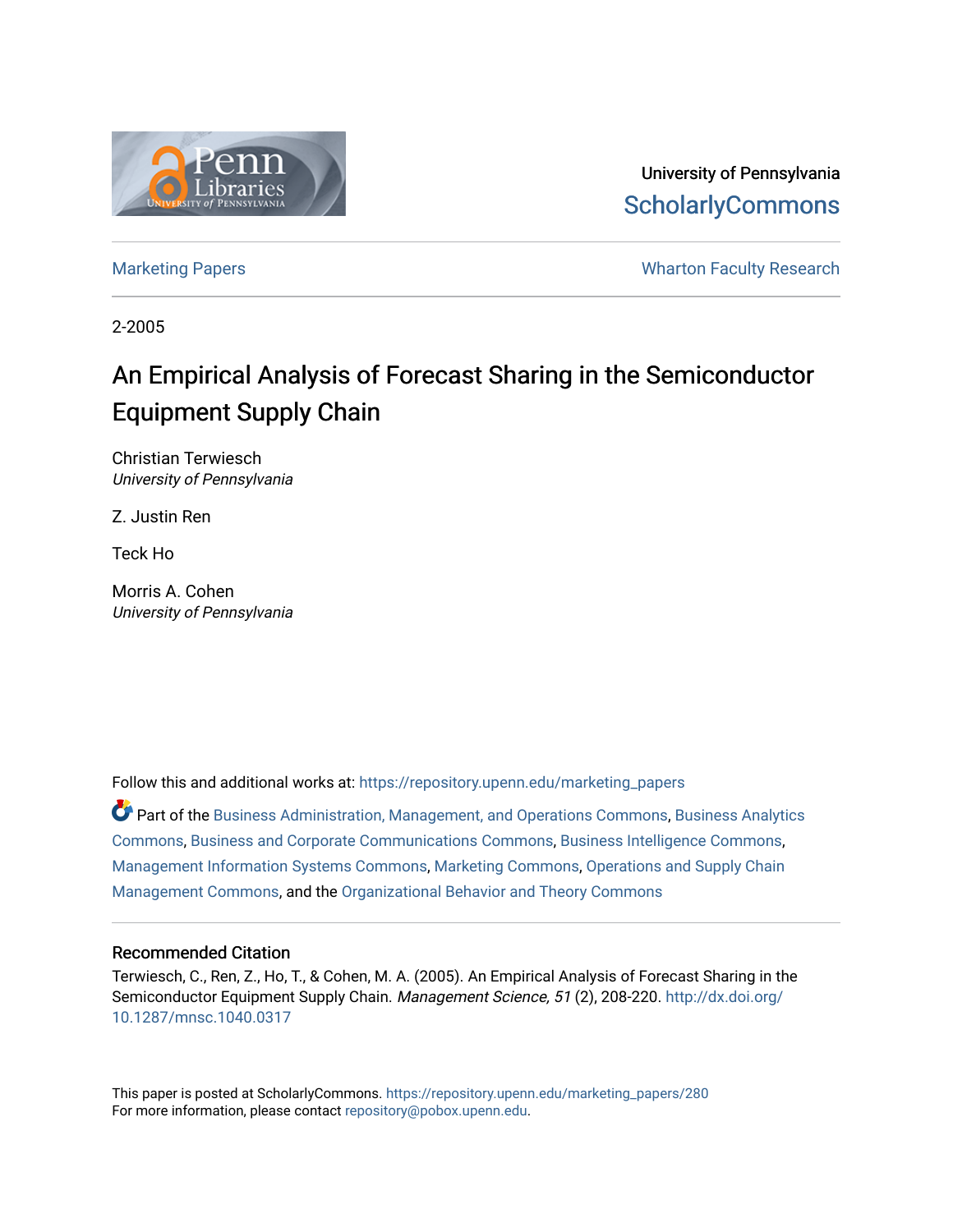## An Empirical Analysis of Forecast Sharing in the Semiconductor Equipment Supply Chain

#### Abstract

We study the demand forecast-sharing process between a buyer of customized production equipment and a set of equipment suppliers. Based on a large data collection we undertook in the semiconductor equipment supply chain, we empirically investigate the relationship between the buyer's forecasting behavior and the supplier's delivery performance. The buyer's forecasting behavior is characterized by the frequency and magnitude of forecast revisions it requests (forecast volatility) as well as by the fraction of orders that were forecasted but never actually purchased (forecast inflation). The supplier's delivery performance is measured by its ability to meet delivery dates requested by the customers. Based on a duration analysis, we are able to show that suppliers penalize buyers for unreliable forecasts by providing lower service levels. Vice versa, we also show that buyers penalize suppliers that have a history of poor service by providing them with overly inflated forecasts.

#### Keywords

forecast sharing, trust, empirical methods, supply chain management, collaborative planning

#### **Disciplines**

Business | Business Administration, Management, and Operations | Business Analytics | Business and Corporate Communications | Business Intelligence | Management Information Systems | Marketing | Operations and Supply Chain Management | Organizational Behavior and Theory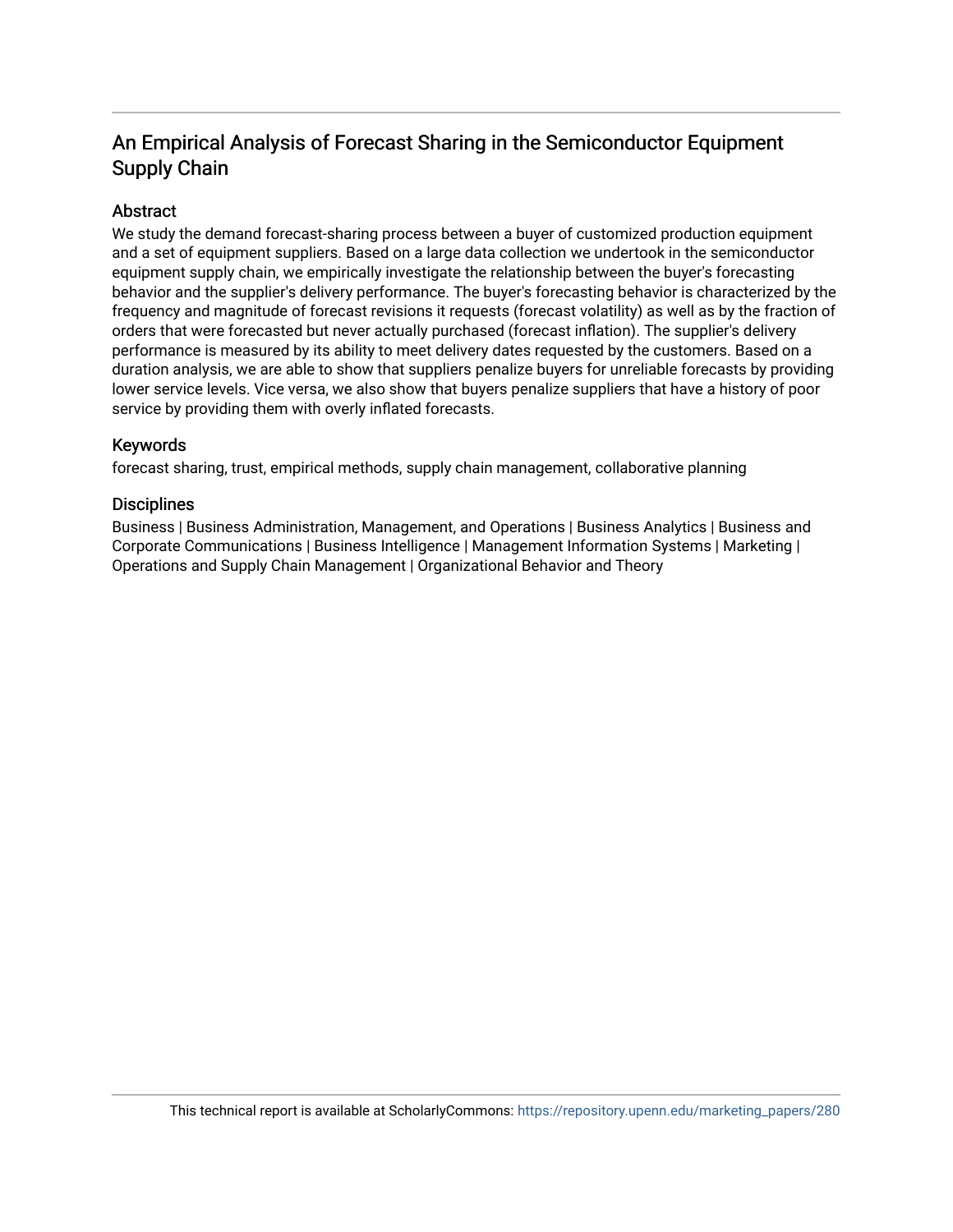# An Empirical Analysis of Forecast Sharing in the Semiconductor Equipment Supply Chain

Christian Terwiesch, Z. Justin Ren, Teck H. Ho, Morris A. Cohen

March 9, 2004

#### Abstract

We study the demand forecast sharing process between a buyer of customized production equipment and a set of equipment suppliers. Based on a large data collection we undertook in the semiconductor equipment supply chain, we empirically investigate the relationship between the buyer's forecasting behavior and the supplier's delivery performance. The buyer's forecasting behavior is characterized by the frequency and magnitude of forecast revisions she requests (forecast volatility) as well as by the fraction of orders that were forecasted, yet never actually purchased (forecast inflation). The supplier's delivery performance is measured by the supplier's ability to meet delivery dates requested by the customers. Based on a duration analysis, we are able to show that suppliers penalize the buyer for unreliable forecasts by providing lower service levels. Vice versa, we also show that the buyer penalizes suppliers with a history of poor service by providing them with overly inflated forecasts.

## 1 Introduction

Sharing demand forecast information has been recognized as a key element in supply chain coordination (Cachon 2001). Over the last decade, companies have engaged in various forecast sharing practices, including the commonly known Collaborative Planning, Forecasting and Replenishment (CPFR) initiative, which was launched to "create collaborative relationships between buyers and sellers through co-managed processes and shared information."<sup>1</sup> Retailers such as Wal-mart and Best Buy, along with suppliers such as Procter & Gamble and Kimberly-Clark, have all reported substantial benefits from CPFR

<sup>&</sup>lt;sup>1</sup>Web site: http://www.cpfr.org.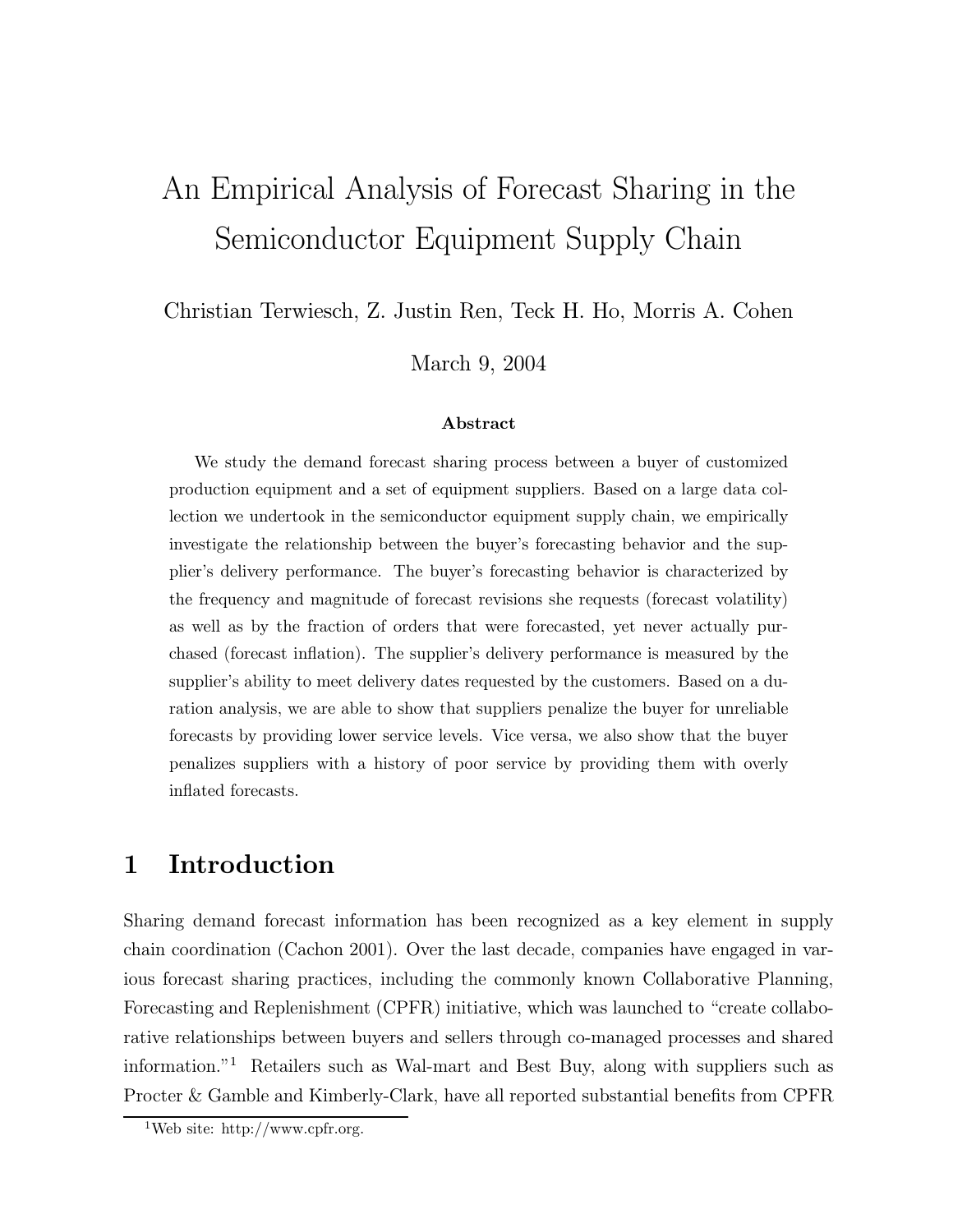projects. For example, GlobalNetXchange, a consortium consisting of over 30 trade partners including Sears, Kroger, Unilever, Procter& Gamble, and Kimberly-Clark, have reported a 5-20% reduction in inventory costs, and an increase in off-the-shelf availability of 2-12% following the launch of their CPFR program (VICS CPFR Committee, 2002).

Despite these success stories, forecast sharing still suffers from several problems in practice. In this article, we analyze two types of problems related to forecast sharing. First, forecasts change and are continually updated as the buyer receives new information about the demand he faces. This problem, to which we refer to as *forecast volatility*, raises the question of when the forecast information provided by the buyer is sufficiently accurate to justify the supplier acting on it. A supplier who will act immediately on any given forecast will likely face significant future adjustment and rework costs.

Second, forecasts provide information about what the buyer intends to do in a given future state of the world. These intentions, however, are not verifiable and cannot be enforced. This makes contracting based on shared forecasts extremely difficult. In absence of a contractual obligation for the buyer to purchase what she has forecasted, the buyer has an incentive to inflate forecasts to assure sufficient supply (forecast inflation, see e.g. Cachon and Lariviere 2001). Fearing inflated forecasts, the supplier might prefer to delay his actions to a point in time when the buyer is willing to commit to his forecast. This set-up shares many similarities with the classical prisoner's dilemma: as is illustrated by Figure 1, both parties can either cooperate (buyer shares forecasts truthfully, supplier trusts the forecast), achieving the Pareto-optimal outcome, or, as predicted by the one-period equilibrium model, decide to act non-cooperatively (buyer inflates forecasts, supplier discounts forecast) foregoing the benefits of forecast sharing.

The extent to which the two parties will choose cooperative actions depends on the relevant planning horizon. Most of the existing analytical research on supply chain contracting considers one-shot games (Cachon and Netessine 2003). As we demonstrated in an earlier paper (Cohen et al. 2003), this single period game induces the buyer to over-forecast and the supplier to delay the initiation of a production order. More recently, there has been a growing interest in the supply chain literature (e.g. Taylor and Plambeck 2003, Debo 1999) and beyond (see e.g. Sommer and Loch 2003 for an application in project management) in the role of trust and reputation in multi-period games. This paper complements this emerging area of research with an empirical foundation. Taking a multi-period perspective, we demonstrate that both parties consider the outcome of previous periods when deciding if they should cooperate in the present period.

Our study is grounded on detailed data related to forecast sharing and order fulfillment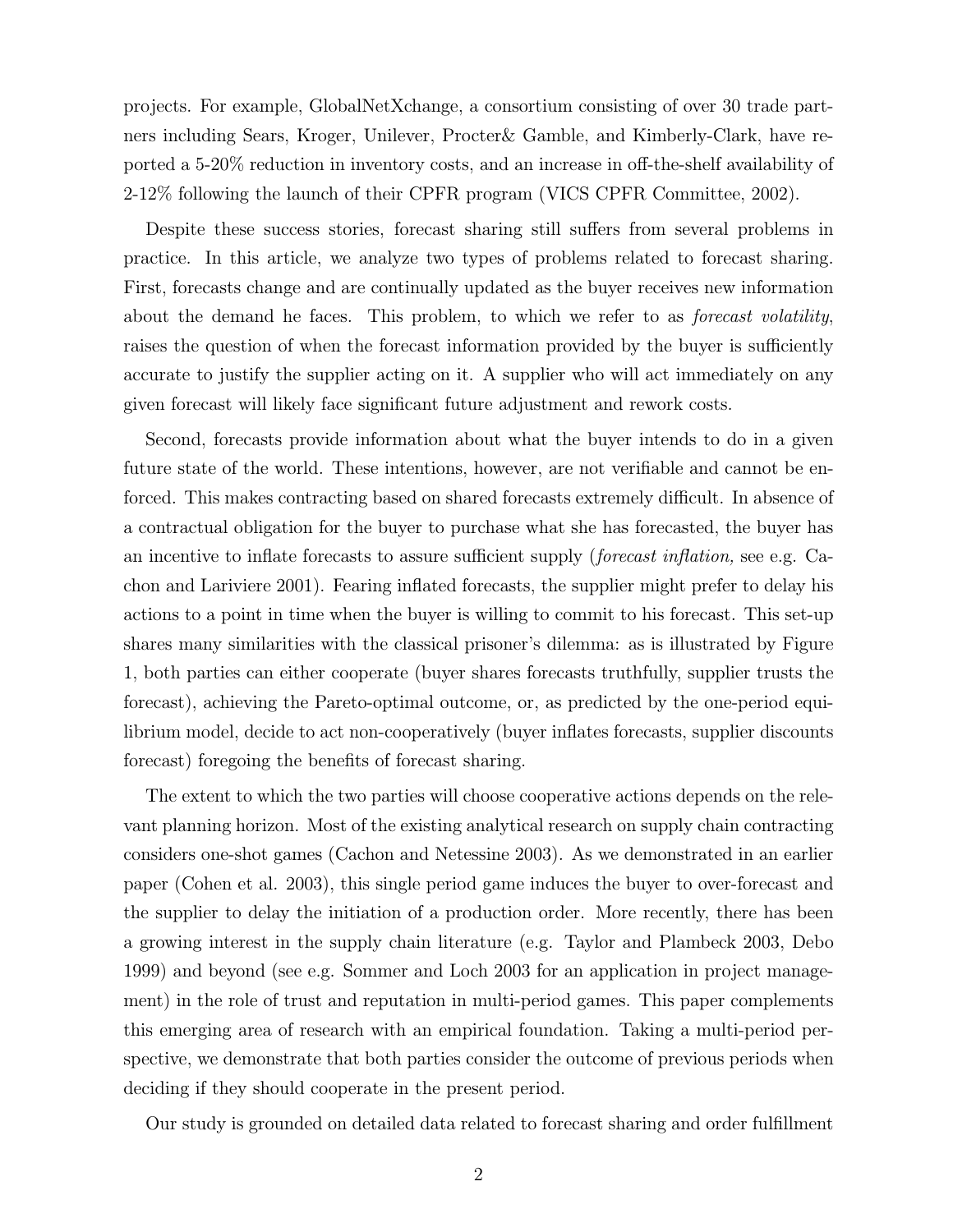that we collected in the semiconductor equipment supply chain. We created a unique proprietary data set, capturing transactions between one buyer and 78 suppliers. Over a period of 2 years we collected data on more than 3000 orders. This allows us to make the following contributions. First, we show that suppliers in the semiconductor equipment supply chain penalize the buyer for unreliable forecasts by delaying the fulfillment of forecasted orders. Specifically, we show that suppliers who have experienced large amounts of forecast volatility from the buyer are less willing to allocate capacity towards forecasted orders, leading to over-proportionally long tool delivery times. Second, we show that suppliers who have been exposed to forecast inflation in the form of excessive order cancellations are less willing to allocate capacity towards forecasted orders, also leading to over-proportionally long tool delivery times. Third, we show that the buyer penalizes those suppliers that have not been able to meet prior delivery requests by providing them with overly inflated forecasts. Together with the actions of the supplier, this penalty scheme from the buyer creates a "tit for tat" strategy, which is in line with earlier prediction from the economics literature for repeated prisoner dilemma games (e.g. Axelrod 1981, Kreps et al. 1982).

## 2 Research Setting

Our empirical analysis is based on a proprietary data set that we created in the semiconductor equipment industry. The data set consists of one buyer and a set of 78 suppliers. The buyer in our sample is one of the largest chip manufacturers in the industry and is the most important buyer of semiconductor equipment worldwide. This equips the buyer with a substantial amount of power and allows the buyer to implement forecast sharing agreements that equipment suppliers might not agree to when facing smaller equipment buyers. This includes the design of contracts, the implementation of information systems as well as the request for short delivery lead-times. Given the technological complexity of the pieces of equipment requested by the buyer and the large amount of buyer specific investments that suppliers incur, there exists only one supplier for every piece of equipment (i.e. for any piece of equipment, the buyer is committed to a single-sourcing strategy). While the powerful position of the buyer clearly limits the generalizability of our findings, it is advantageous from a research design perspective, as it holds the forecast sharing mechanism constant across all 78 suppliers in our sample.

As in many customized capital goods industries, the semiconductor equipment supply chain faces an order fulfillment dilemma. On the one hand, buyers of equipment expect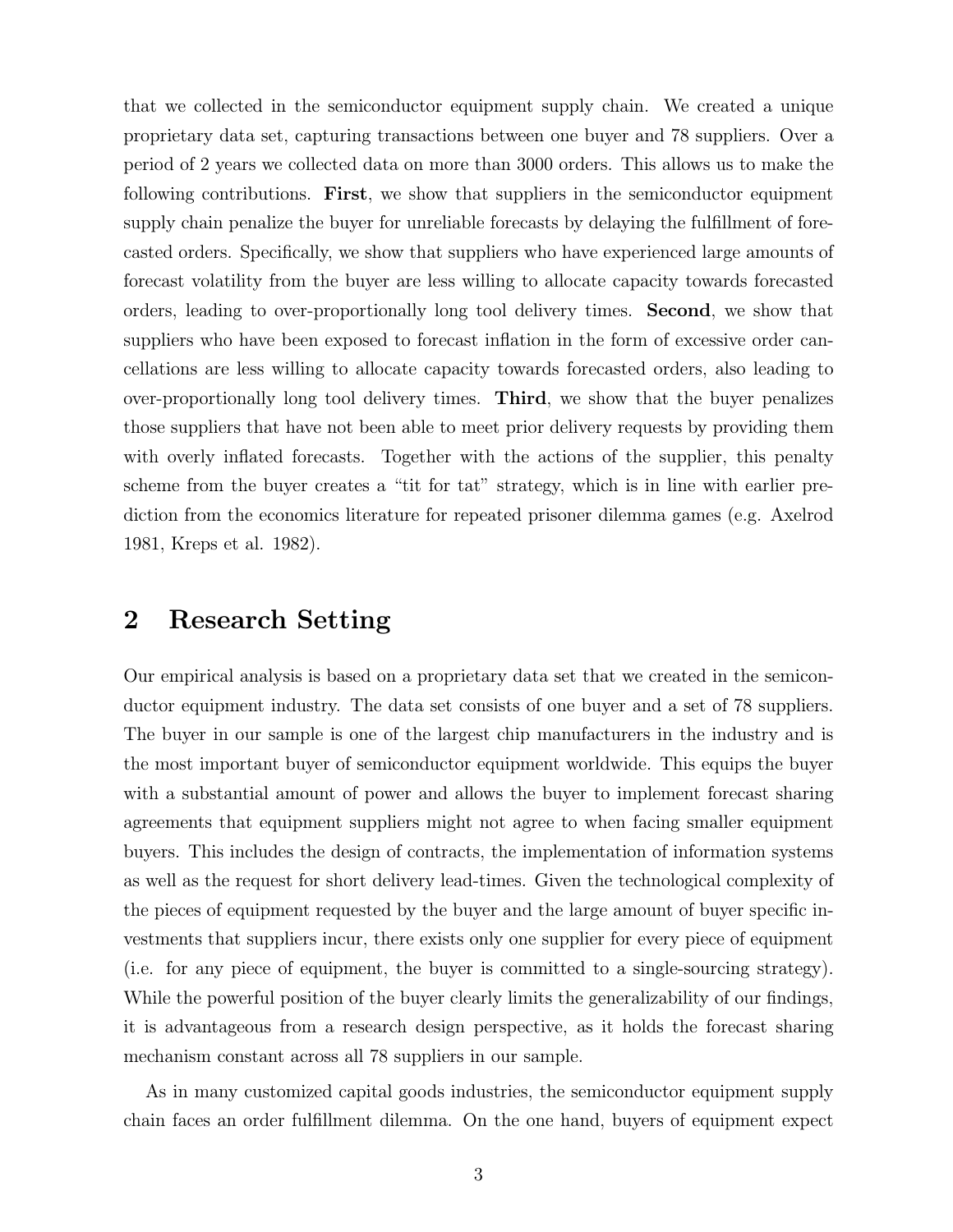their suppliers to be responsive and to be able to fulfill orders within a relatively short delivery time. On the other hand, the high value and the customized nature of the product makes it risky for the supplier to keep finished products or sub-systems in inventory, leading to long and variable manufacturing lead-times. Given the integral nature of the equipment, postponement strategies, that have been found useful to shorten delivery times and to reduce inventory risks (e.g. Lee 1996), have not yet been implemented in this industry.

To resolve this dilemma, the buyers (producers of micro chips) provide their equipment suppliers with order forecasts for the next 24 months and longer. Unlike firm purchase orders, such forecasted orders — also referred to as "soft orders" — are a reflection of the buyer's purchase intent and are not legally binding.

Demand for semiconductor production equipment is triggered by the (projected) demand for chips, including micro-processors and memory chips. Given that the demand for chips is in turn generated by the demand for electronic devices, semiconductor equipment makers find themselves at the wrong end of the "bullwhip"(e.g. Lee et al. 1997). They face business cycles that flood them with orders in one year and starve them for work in the next (see Figure 2). The large chip producers create market forecasts on a monthly or quarterly basis. These forecasts are used to project production capacity needs for the next 2-5 years. Forecasts and capacity plans are updated on the basis of a rolling horizon principle. Chip manufacturers use these product level demand forecasts combined with equipment output models to allocate forecasted capacity requirements to both existing and potentially new fabs. If the forecasted capacity requirement is not supported by the size and productivity of the installed equipment base, additional equipment must be ordered. This projected need for additional equipment is shared with equipment suppliers in the form of forecasted (soft) orders consistent with the principle of forecast sharing and collaborative planning.

The chip manufacturer is unlikely to actually commit to purchase equipment at the time of the initial placement of the soft order. Over the next two years, the chip manufacturer will obtain new information about demand for chips as well as about the effective capacity of the currently installed equipment base (based on production yields, throughput time, and machine up-time). As a result, the chip manufacturer may update the soft order and will usually delay making a firm order (i.e., issue a purchase order) until about 3-6 months prior to the projected delivery date. This flexibility of the buyer, delaying a commitment until relatively close to the delivery date, reflects the buyer's strong bargaining position.

During the time between the initial placement of the soft order and the final placement of the purchase order, the buyer and the supplier continue to exchange information.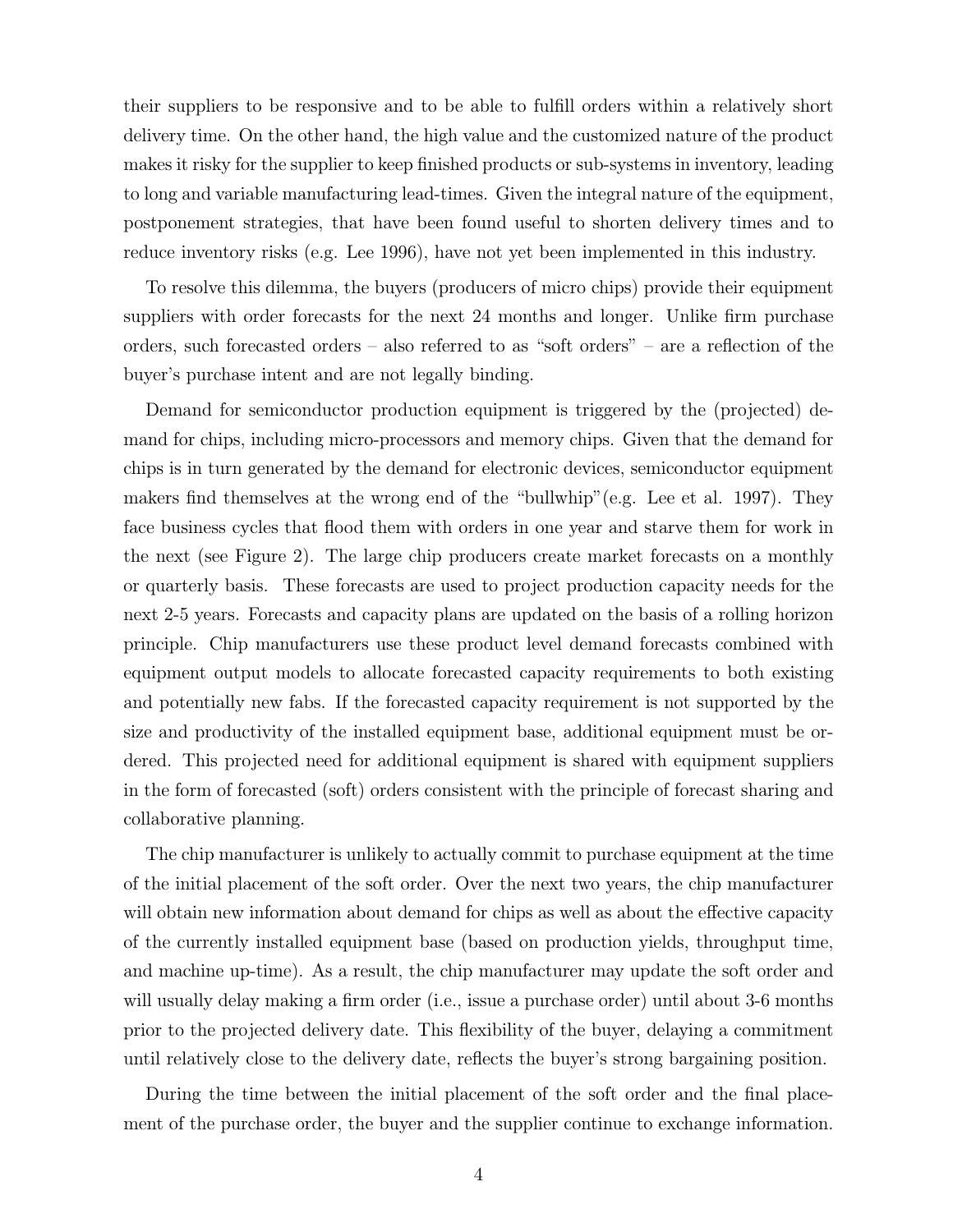Specifically, the buyer will inform the supplier about changes to the requested delivery date, the location of the fab where the tool will be operating, and other delivery related information. In contrast to these changes in delivery details, the buyer does not change the specification of the equipment. This reflects the buyer's policy known as "Copy Exact" (see Terwiesch and Xu 2004 for details), which postulates that every piece of production equipment has to be absolutely identical. In absence of specification changes, a soft order can be modified in one of the following two ways.

(1) The requested delivery date might be moved forwards or backwards in time, reflecting new information the buyer has about detailed capacity planning at the fab. Given the high capital costs associated with acquiring the equipment, the buyer prefers to delay the requested delivery date rather than to receive the equipment earlier than needed and having it be idle.

(2) The soft order may be cancelled if market demand is less than initially projected or if existing equipment operates at higher yield levels or at a higher level of productivity.

Alternatively, the soft order remains unchanged in the forecast sharing system. Figure 3 shows the sequence of events for a soft order that is ultimately converted into a firm order.

Table 1 shows an example of four soft-orders representative of the type of data we collected. This includes when the soft order was placed, how the requested delivery date changed, and whether or not the soft-order ended up being purchased or being cancelled. Tool #197 has a stable forecast history, but was cancelled six months after it was forecasted. The requested delivery date for tool  $#199$  changed three times. Tool  $#316$  has a relatively stable forecasting history, and was delivered earlier than requested. In contrast, tool #365 has a volatile forecasting history, with its requested delivery date changing widely from as early as  $8/16/2000$ , to as late as  $12/30/2002$ . This order ultimately was delivered almost 2 months later than requested.

Figure 4 shows an aggregation of order forecasts for one specific supplier. Each of the shared forecasts is a time series consisting of the seven quarters included in the relevant forecast window. For example, in Q2 2000, the buyer provides forecast quantities for the time interval from Q3 2000 to Q1 2002. We observe that forecasts vary widely, both over time (what is forecasted in Q1 2000 for the time period of Q2 2000 to Q4 2001) as well as from one forecast to the next (e.g. what is forecasted in e.g. Q4 1998 for Q2 1999 vs. what is forecasted in  $Q1$  1999 for  $Q2$  1999). Figure 4 also contrasts the forecasts with the actual tool purchases. On average, the buyer places significantly more soft orders than hard orders, suggesting the presence of forecast inflation.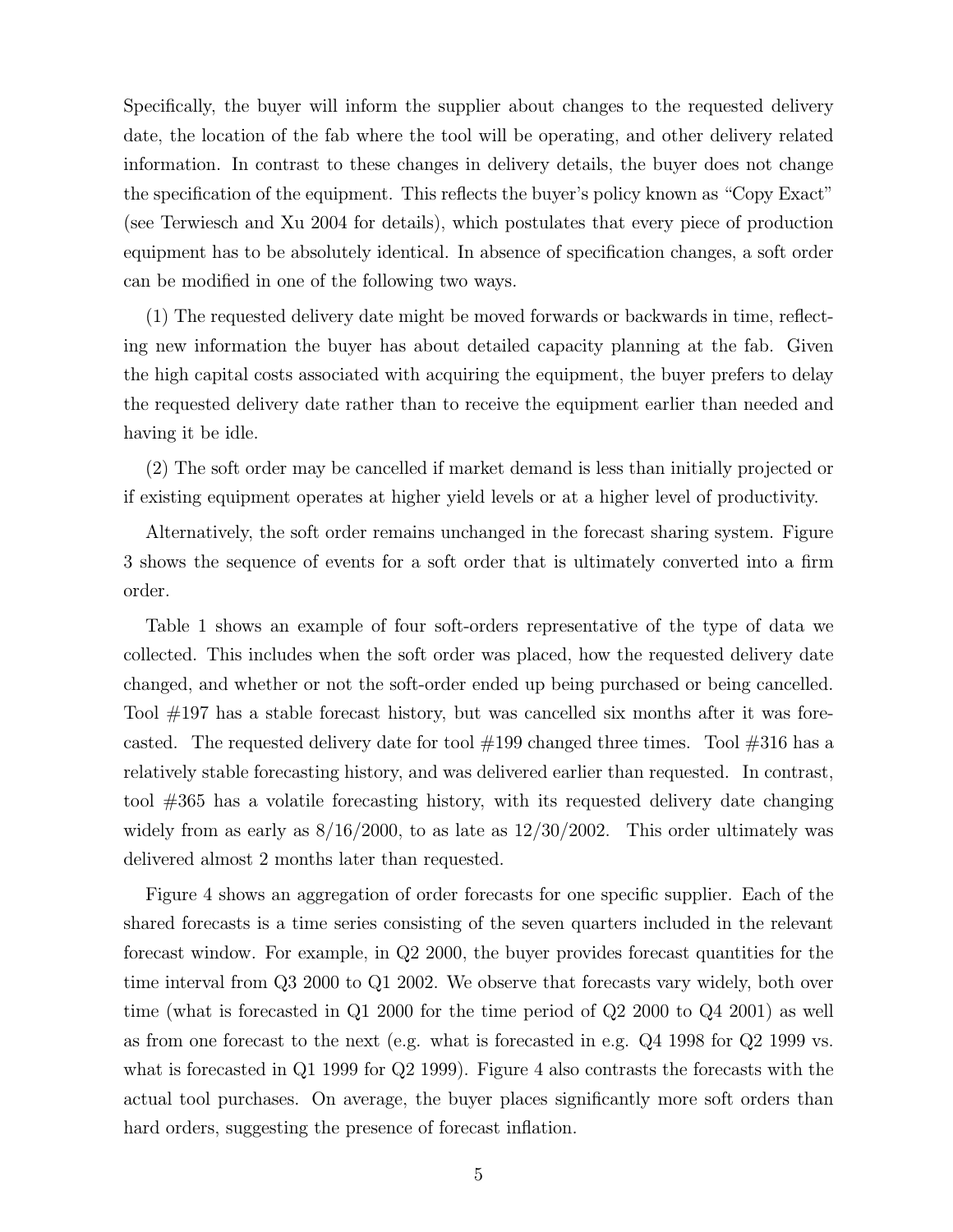## 3 Research Objectives and Hypotheses

Our objective is to identify patterns of shared order forecasting that lead to an on-time tool delivery. Given that when a purchase order is placed, its production lead-time exceeds the residual time available to the requested delivery date (see Figure 3), an on-time delivery requires that the supplier has started working on an order while it was still a forecast (soft order).

Unfortunately, the effectiveness of working with forecasted orders can be greatly reduced through non-cooperative behavior of either party, buyer and supplier. The buyer can place more soft orders than he anticipates to place firm orders in the hope that this will secure him production capacity of the supplier. Vice versa, the supplier can discount or even ignore the information provided to him in the form of a soft order, knowing that he is the single supplier for a specific tool and is almost impossible to be held accountable for a delay in court. Consequently, the single period game between the buyer and the supplier resembles the traditional "prisoner's dilemma", which is known to have a Pareto inefficient equilibrium (Figure 1).

While playing a game once can lead to mistrust and a non-cooperative outcome, the economics literature suggests that playing a game repeatedly can lead to more cooperative outcomes. Specifically, it has been argued that in the repeated game, parties are likely to adopt a "tit-for-tat" strategy, i.e., cooperate (the buyer forecasts orders correctly on average and the supplier reacts to the forecasted order) as long as the other party does the same, and retaliate (the buyer over-forecasts and the supplier ignores forecasted orders) upon the other party's defection (Axelrod 1981; Kreps et al. 1982). Our hypotheses derived below attempt to document that buyer and supplier indeed follow such a "tit-fortat" strategy.

#### The Perspective of the Supplier

Consider the perspective of the supplier first. Given that the buyer has the right to change the delivery dates of soft orders and can cancel any open soft order, the supplier carries the risk of commencing production prior to receiving a firm order. However, since the supplier depends on the buyer for business for future technology generations, the supplier is unlikely to completely discount every piece of information he receives from the buyer. Instead, the supplier will evaluate the reputation of the buyer based on prior transactions, rewarding good forecasting behavior with early commencement of the production process and penalizing bad forecasting behavior with delays.

In our context, bad forecasting behavior of the buyer is constituted by two forces,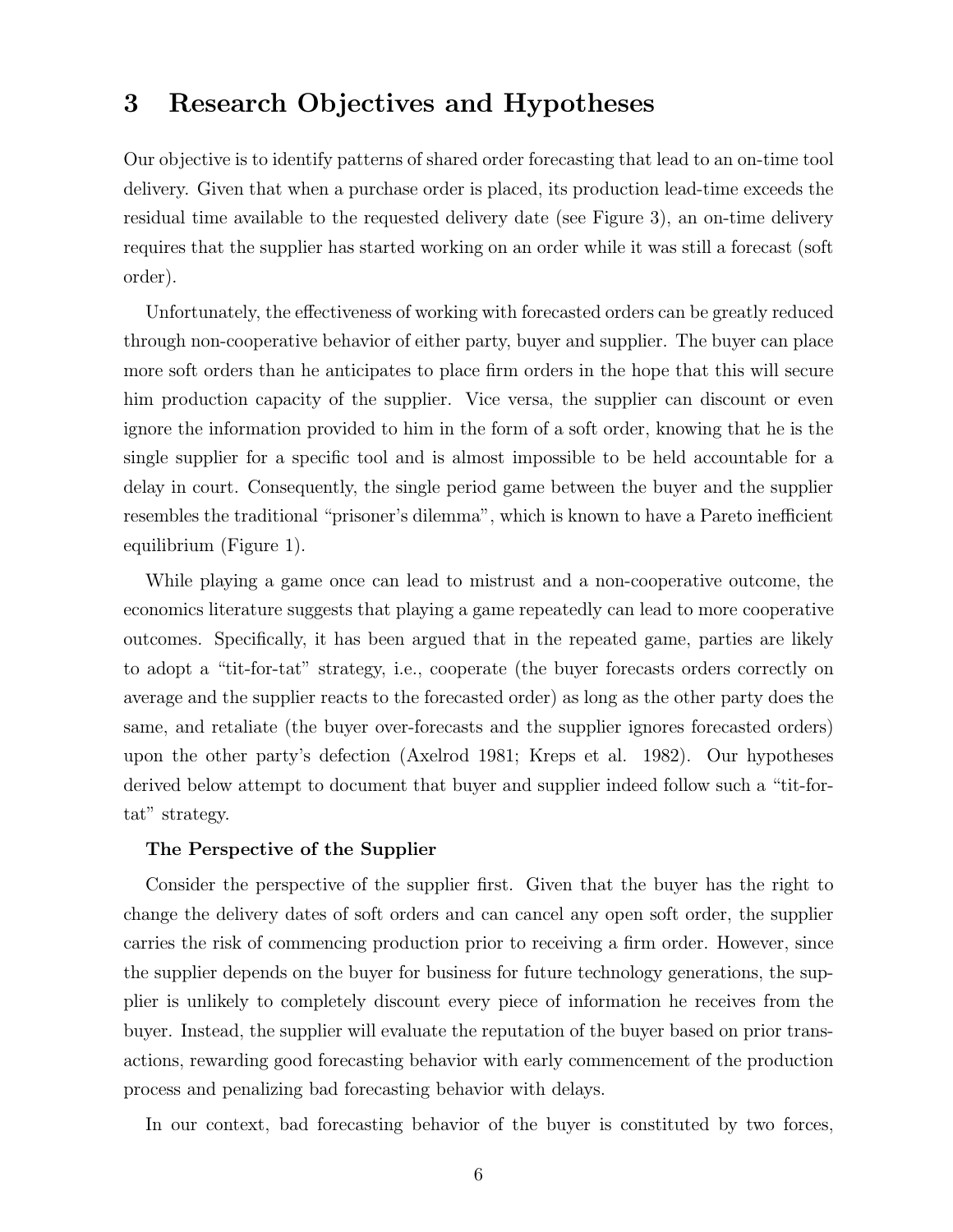forecast volatility and forecast inflation. Forecast volatility arises as forecasted orders are based on preliminary information and made at a point in time at which the buyer of the equipment still faces substantial uncertainty about his actual needs for the equipment. This uncertainty is likely to make the forecasts volatile, which in turn makes the supplier reluctant to commit resources to it. Forecast volatility has been analyzed by several prior studies (for example, Heath and Jackson 1994, Graves et al. 1998, Cakanyildirim and Roundy 1999, and Kaminsky and Swaminathan 2001). Cattani and Hausman (2000) show that demand forecasts do not necessarily become more accurate as they are updated. They argue that such forecast churning can cause inefficiencies if the firm reacts to the wrong forecast update. A similar result has been provided by Toktay and Wein (2001). Similar observations have also been made in the coordination and project management literature<sup>2</sup>.

In our research setting, forecast volatility can take one of two forms, order-specific forecast volatility and buyer-specific forecast volatility. With order-specific volatility, we refer to the number of change requests the buyer places for a particular order<sup>3</sup>. In contrast, we label the number of change requests (across orders) the buyer has placed with the supplier as buyer specific forecast volatility<sup>4</sup>. Buyer specific forecast volatility thereby captures the recent history of forecast behavior of the buyer.

Hypothesis 1a (order specific forecast volatility): The more the customer changes the requested delivery date of a particular soft order, the more likely this particular order will be delayed.

Hypothesis 1b (buyer specific forecast volatility): The more the buyer has changed requested delivery dates for his soft orders in the past, the more likely it is for his current order to be delayed.

A second reason why a supplier might not be willing to initiate work for a soft order relates to the perceived probability of order cancellation. Given the complex and capital intense production process of semiconductor manufacturing, the buyer faces severe costs if

<sup>4</sup>Consider, again, a supplier who has received a soft-order in May 2000 with a requested delivery date of July 2001. In January 2001, the supplier considers initiating the order fulfillment process. Yet, from prior experience with the same buyer, the supplier knows that in more than half of the cases the buyer has delayed the requested delivery date within five months from the initially requested delivery date

<sup>2</sup>See Krishnan et al. (1997), Loch and Terwiesch (1998), and Roemer and Ahmadi (2000) for models of sharing preliminary information in which an information receiving task needs to decide when it is willing to commit resources to information supplied by other, concurrently executed, tasks.

<sup>3</sup>Consider, for example, a supplier in February 2001 who has received a soft-order in May 2000 with an initially requested delivery date of July 2001. However, between May 2000 and February 2001, the soft-order has been modified (e.g. pushed out) multiple times.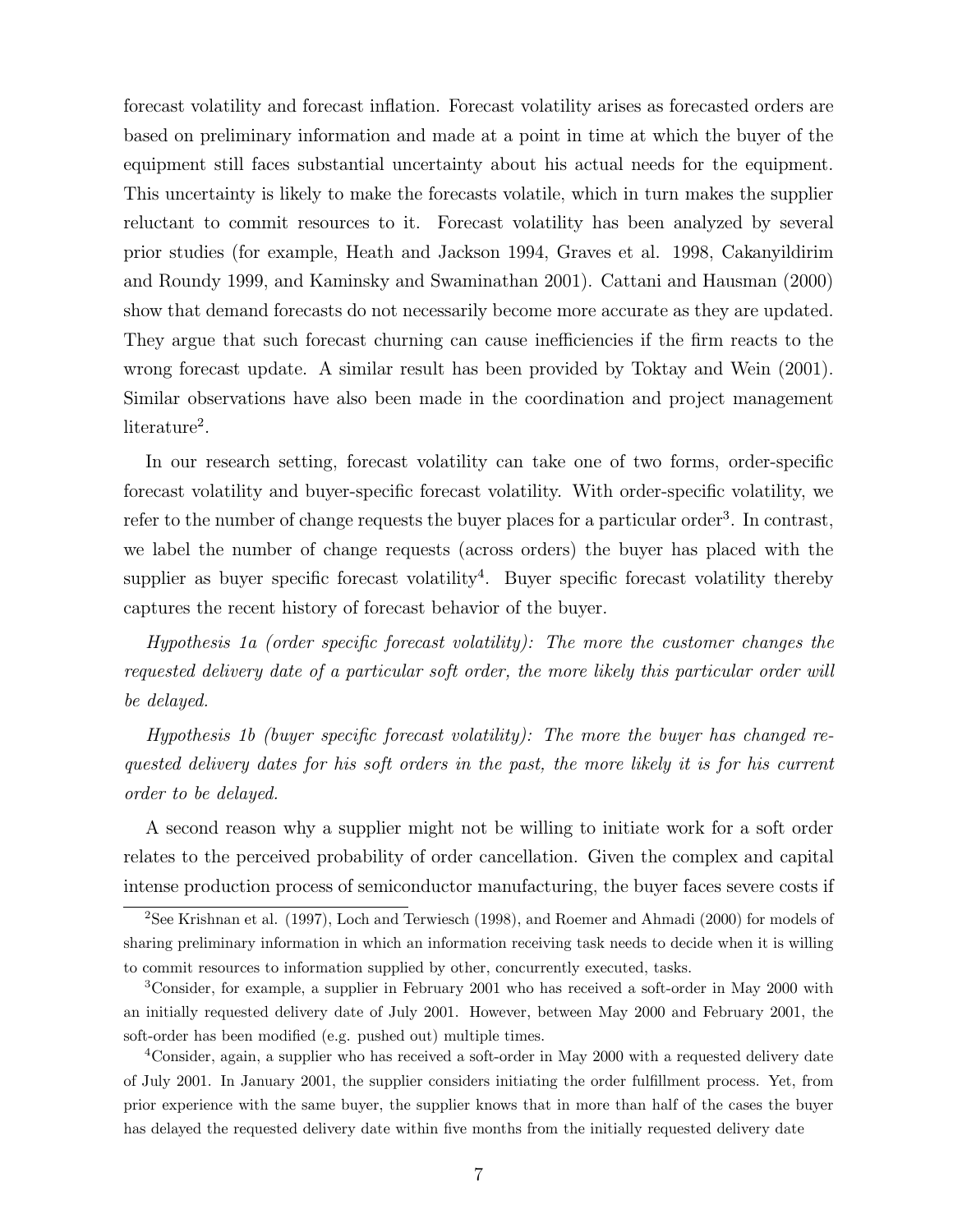the equipment does not arrive on the required delivery date. Late shipments of equipment, and consequently late availability of capacity, can lead to idle time for other equipment in the fab and potentially lost wafer output. Industry observer estimate that a one hour delay in installing capacity of a fab is worth in excess of \$100k. This creates an incentive for the buyer to provide overly aggressive forecasts to the supplier, i.e. place more soft orders than firm orders. As the real capacity needs of the buyer are unobservable to the supplier, the buyer can always cancel the order and justify such change based on information that is not verifiable by the supplier, e.g. an unexpected drop in demand, or increased production yields from existing equipment. Note that, in contrast to forecast volatility which would also exist in a vertically integrated firm, forecast inflation reflects an opportunistic (non-cooperative) behavior of the buyer.

Forecast inflation has been analyzed by Lee et al. (1997), Celikbas et al. (1999), and Cachon and Lariviere (2001). While these models are based on one-shot games, there has been a growing interest in the role of trust and reputation in supply chains from a multi-period perspective (Taylor and Plambeck 2003, Debo 1999, Cachon and Netessine 2003). These studies, directly or indirectly, fit the repeated prisoner's dilemma framework outlined in Figure 1, and hence predict that the supplier will penalize the buyer for order cancellations by providing longer delivery times:

Hypothesis 1c (forecast inflation): Past soft order cancellations prolong current order lead time. That is, the more frequently the buyer has cancelled soft orders in the past, the more likely it is for the supplier to delay production, which leads to longer order lead time.

Cancelled orders are especially costly to the supplier while operating at full capacity, as in such cases the cancellation costs not only include costs of inventory and procurement, but also the opportunity cost of lost business. We therefore extend our hypothesis as follows:

Hypothesis 1d (forecast inflation in economic upturn): The delay from order cancellation is more severe during an economic upturn.

#### The Perspective of the Buyer

While cooperation from the supplier's perspective means reacting to the forecasted orders provided by the buyer, cooperation from the buyer's perspective means providing realistic estimates for the forecasted orders. To the extent that buyer and supplier indeed follow a tit-for-tat strategy, the buyer will react to non-cooperative behavior of the supplier by acting non-cooperatively himself.

In the eyes of the buyer, non-cooperative supplier behavior is characterized by late deliveries of equipment. Although the action of the supplier itself is not observable to the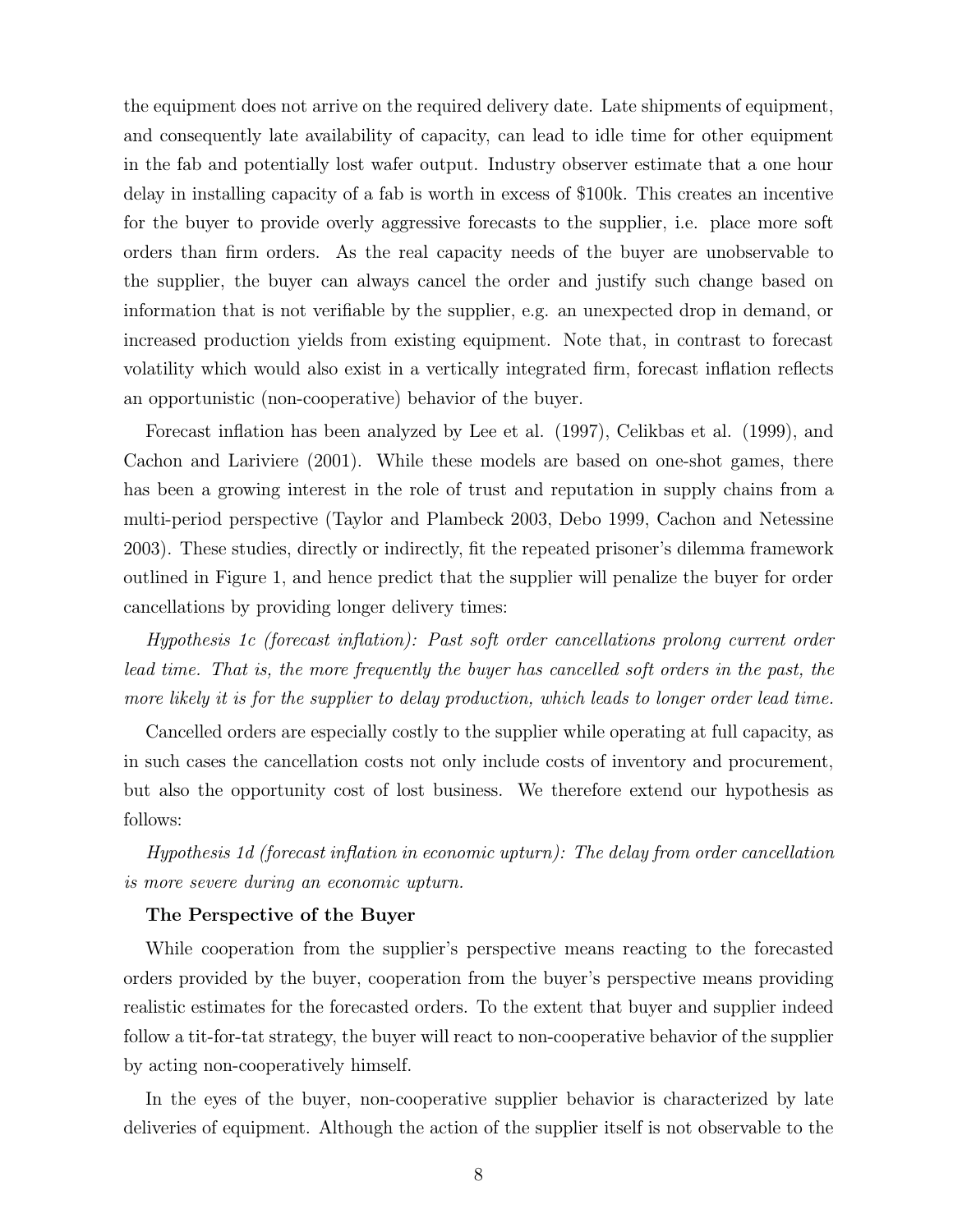buyer, the buyer can estimate supplier cooperation based on delivery dates: everything else equal, a supplier with late equipment deliveries is more likely to have engaged in non-cooperative behavior than a supplier that has delivered on time.

Once the buyer has decided to punish a supplier, he can do so by placing soft-orders and then cancelling them over-proportionally often compared to the case of cooperation. In absence of forced compliance (Cachon and Lariviere 2001) this is the only punishment mechanism the buyer has available during the interaction with the supplier for this tool generation. We therefore hypothesize:

Hypothesis 2 (forecast inflation): Past delivery delays lead to an increase in future cancellations.

### 4 Model Specification

We model the evolution of a soft-order to a firm order and ultimately to a delivered piece of equipment in the form of a two stage process. The first stage captures the fact that soft orders can either end up as firm orders, i.e. the buyer places an order, or can be cancelled. Conditional on being ordered, a firm order will experience a delivery time, consisting of the elapsed time between the placement of the firm order and its arrival at the customer's fab. These two stages are summarized by Figure 5.

Let  $(s, j)$  denote the index of the j-th soft order the buyer places with supplier s. We use a logit formulation to describe the probability that this soft order is transformed into a firm order

$$
Pr_{s,j}(\text{firm order}) = \frac{1}{1 + \exp(x_{s,j}\beta)}
$$
\n(1)

where  $x_{s,j}$  is a vector of explanatory variables and  $\beta$  is a parameter vector of appropriate dimensionality. Since any soft order will be either transformed into a firm order or be cancelled, the probability of cancellation is:

$$
Pr_{s,j}(\text{cancel})=1-Pr_{s,j}(\text{firm order})=\frac{\exp(x_{s,j}\beta)}{1+\exp(x_{s,j}\beta)}
$$
(2)

Conditional upon the placement of a firm order, the firm order will experience a strictly positive delivery lead time. We model the duration between the placement of a firm order by the buyer and its delivery by the supplier using a hazard rate model (Cox 1972). Using the hazard rate as a dependent variable, as opposed to the actual delivery lead time, has several advantages. First, durations may have a non-normal distribution. Restricted to be positive, they are often skewed. Thus the normality assumption of standard regression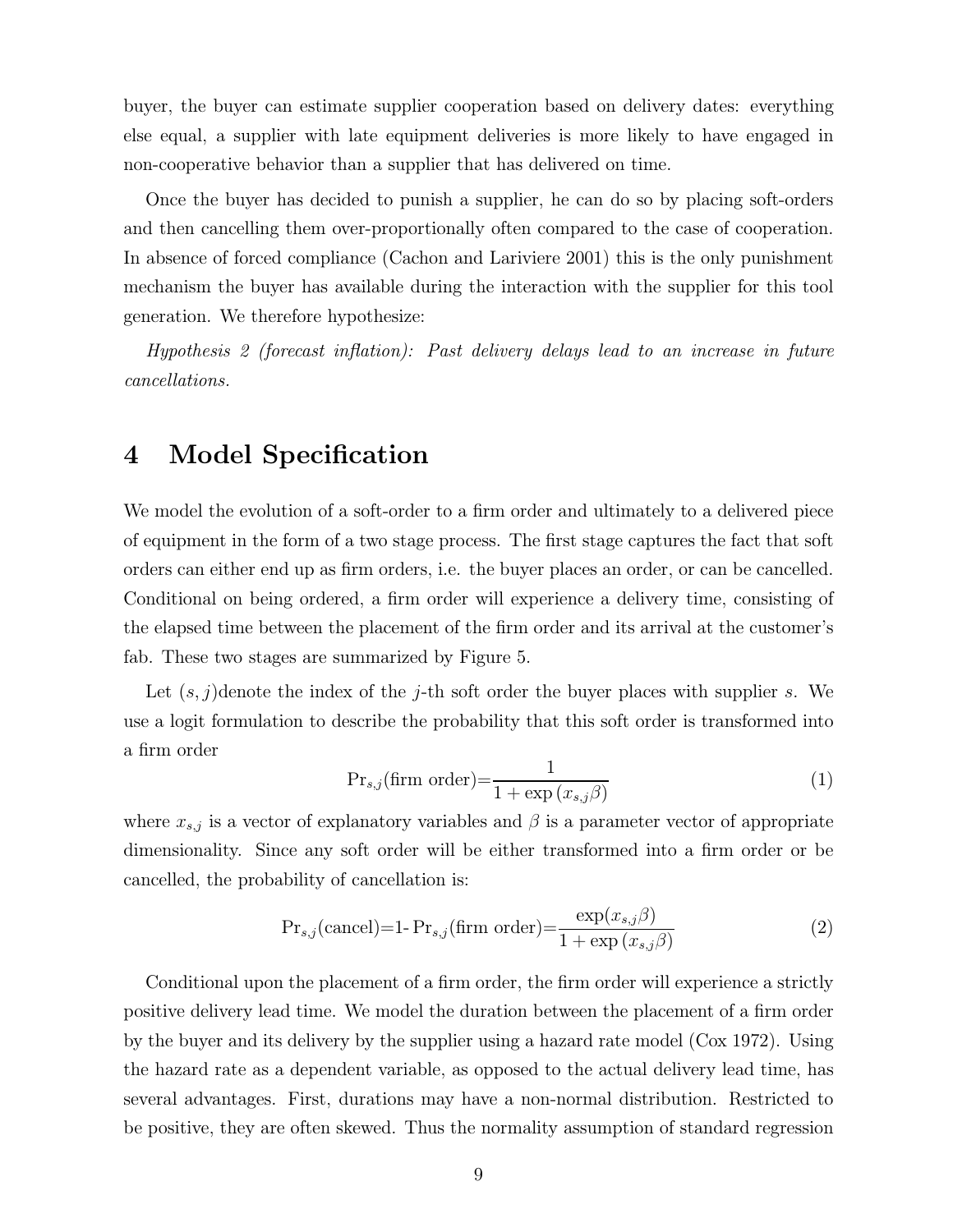is violated. Second, hazard rate models should be chosen instead of standard regression analysis when working with survival data (Helsen and Schmittlein 1993). In our case, performing a regression analysis on only those soft orders which have been delivered would lead to a right-censoring of the data, as many of the soft-orders we traced were not yet delivered at the end of our data collection. Finally, hazard models are also capable of capturing interesting dynamics of durations, i.e., the change in hazard rate over time, which can lead to additional insights in the underlying dynamics of the order fulfillment process.

Despite their advantages, standard hazard rate models require that observations are independent of each other. This may be reasonable in the context of a medical life-time study, yet in a manufacturing environment like the one we study, the order lead-time of one order is likely to be positively correlated with the order lead-time of the subsequent order at the same supplier. Such correlation reflects congestion effects: a long lead-time for one particular order will increase the probability of the next order in the production pipeline also experiencing a long lead-time. Consequently, the independence assumption is violated and a refined model specification is needed.

Let  $(s, i)$  denote the index of the *i*-th firm order at supplier s and let  $I_s$  be the number of firm orders received by supplier s. Define random variables  $T_{s,i}$  as the logarithm of the duration between the placement of the firm order  $(s, i)$  and the delivery date of the equipment. Let  $t_{s,i}$  be the realizations of these random variables. We model the hazard rate of one completed order  $(s, i)$  conditional upon the completion time of the previous order to the same supplier,  $(s, i - 1)$ , as

$$
h(t_{s,i}|t_{s,i-1}) = h_0(t_{s,i}|t_{s,i-1}) \cdot \exp(z_{s,i}\alpha)
$$
\n(3)

where  $h_0$  ( $t_{s,i}|t_{s,i-1}$ ) is the correlated baseline hazard function,  $z_{s,i}$  is a vector of explanatory variables, and  $\alpha$  is a parameter vector of appropriate dimensionality. According to Cox (1972), the baseline hazard function is:

$$
h_0(t_{s,i}|t_{s,i-1}) = \frac{f(t_{s,i}|t_{s,i-1})}{1 - F(t_{s,i}|t_{s,i-1})}
$$
\n(4)

where  $f(.)$  (F(.)) is the conditional density (distribution) function for a bivariate normal distribution with identical marginal mean  $\mu$ , standard deviation  $\sigma$ , and correlation coefficient  $\rho$ . It follows that  $T_{s,i}|(T_{s,i-1} = t_{s,i-1}) \sim N(\mu + \rho(t_{s,i-1} - \mu), \sigma^2(1 - \rho^2)).$  In order to formally test to what extent the log-normal distribution indeed represents the delivery durations in our sample, we performed both, a Kolmogorov-Smirnov test as well as a traditional Chi-square test (see e.g. Law and Kelton 1991 for details). Both tests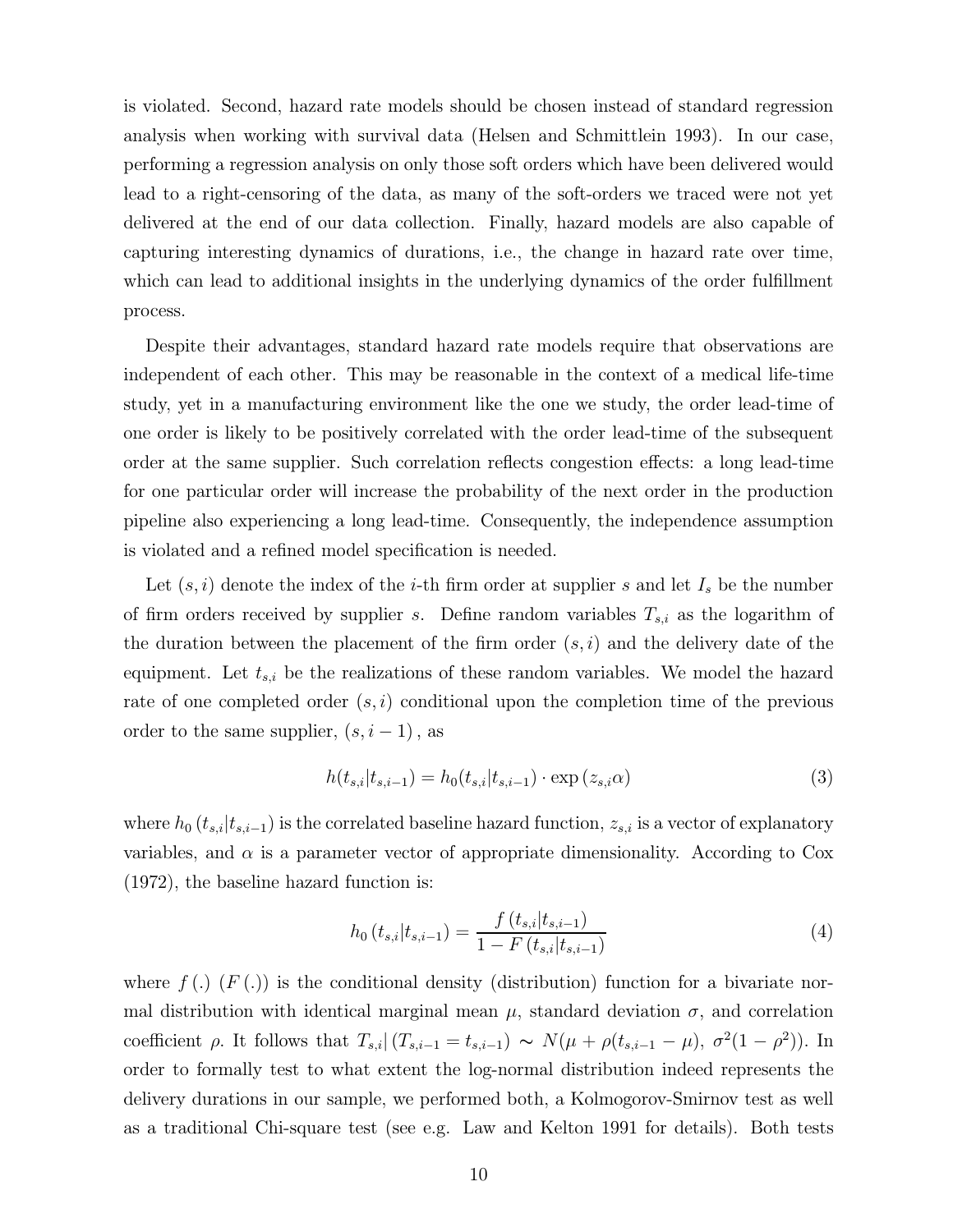supported our assumption, i.e. the hypothesis of log-normality could not be rejected. The importance of the correlation coefficient,  $\rho$ , will become apparent in the estimation results of our model.

Define an indicator variable  $r_{s,i} = 0$  if the duration is censored (i.e., the firm order was not completed at the time of our data collection), and  $r_{s,i} = 1$  if it is not censored. Then the likelihood contribution, i.e., the probability of observing duration  $t_{s,i}$  conditional upon it being firm-ordered is (Kalbfleisch and Prentice 1980):

$$
Pr(t_{s,i}|t_{s,i-1}) = [f(t_{s,i}|t_{s,i-1})]^{r_{s,i}}[1 - F(t_{s,i}|t_{s,i-1})]^{1 - r_{s,i}}
$$

Given supplier s, the likelihood contribution of observing the vector  $(t_{s,1},...,t_{s,I_s})$  of delivery times is:

$$
\Pr_s(t_{s,1},...,t_{s,I_s}) = \Pr(t_{s,1}) \cdot \Pr(t_{s,2}|t_{s,1}) \cdot ... \cdot \Pr(t_{s,I_s}|t_{s,I_s-1})
$$
(5)

Finally, we obtain the log-likelihood function of the complete two-stage model as:

$$
LL(\alpha, \beta, \mu, \sigma, \rho)
$$
\n
$$
= \sum_{s} \left\{ \left[ \sum_{j} \ln \left( \Pr_{s,j} \left( \text{firm order} \right) \right) + \ln \left( \Pr_{s,j} \left( \text{cancel} \right) \right) \right] + \ln \left( \Pr_{s} \left( t_{s,1}, \dots, t_{s,I_s} \right) \right) \right\}
$$
\n(6)

## 5 Construct Definition

Over the time period from September 1999 to July 2001 we collected data on all soft and firm orders the buyer placed with his 78 equipment suppliers, leading to a total of 3031 observations. Our econometric model specified above uses two dependent variables. For the first stage, the dependent variable is binary, with a value of one denoting that the soft order was converted into a firm order and a value of zero denoting a cancelation. In total, 53.2% of the soft orders were converted into firm orders. For the second stage, the dependent variable is the duration between the placement of the firm order and the delivery of the equipment to the buyer's fab.

In addition to these dependent variables, our hypotheses include the following set of explanatory variables. For a given soft order, we measure order specific volatility (OR-DER\_VOLA) as the amount of due date change (forward or backward in time) that this soft order has experienced prior to becoming a firm order. In other words, we add up the absolute value of all due date changes this soft order experiences. For example, a soft order that was initially placed for May 2002, moved forward to March 2002, and finally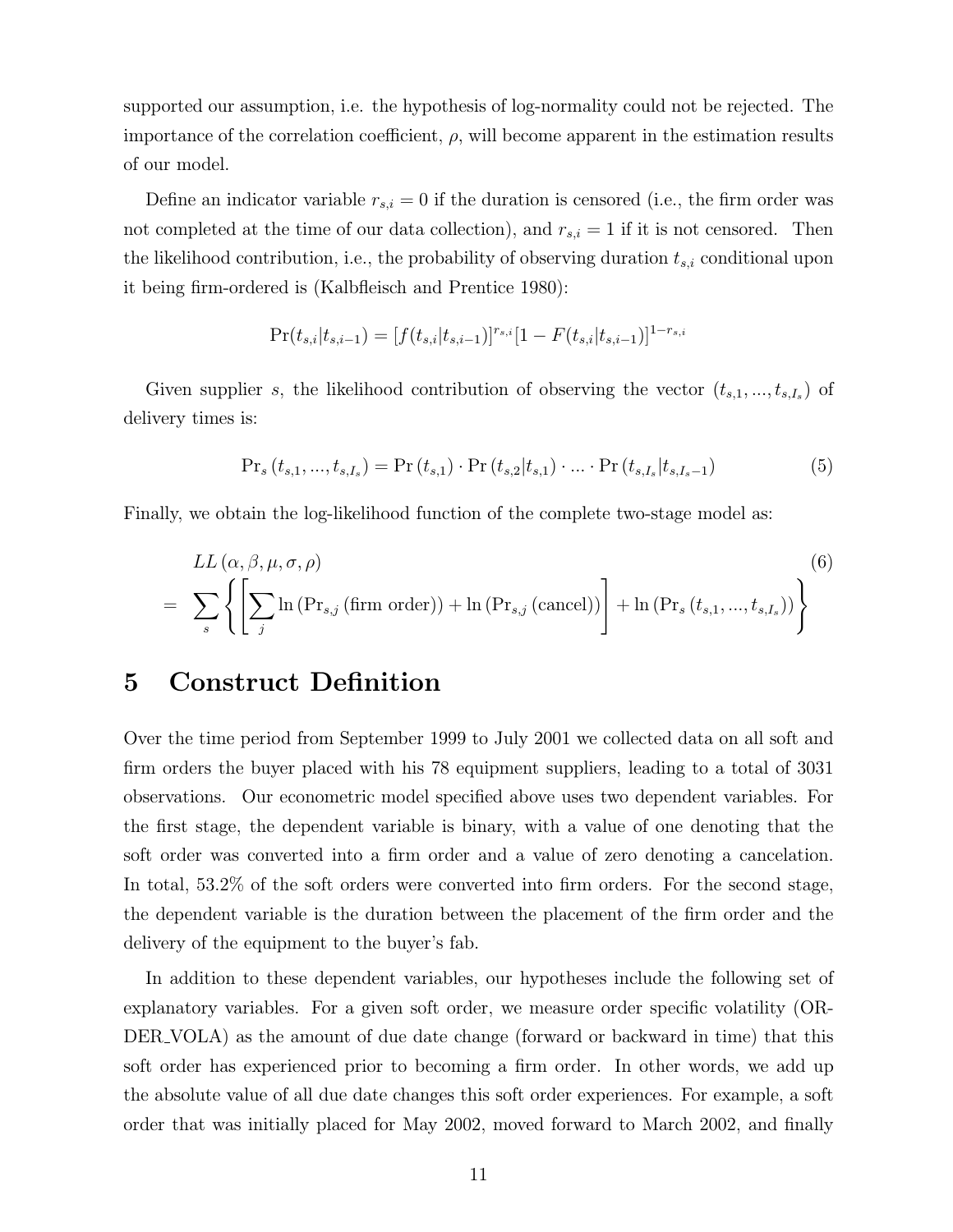moved back to June 2002 would have a score of  $2+3=5$  months. Similarly, we measure buyer specific volatility (BUYER VOLA) for a given soft order as the average amount of due date change (forward or backward in time) across all soft orders the buyer submitted to the supplier within the last three months prior to this soft order. Both, BUYER VOLA and ORDER VOLA, are measured in months. BUYER VOLA ranges between 0 and 16.4 months with an average of 3.76 months. In our data set, ORDER\_VOLA ranges from 0 to 51.2 months. The average is - coincidentally - also 3.76 months. Forecast inflation is measured by comparing the number of soft order cancellations over the past three months to the total number of (soft and firm) orders. The corresponding ratio, which we label as CANCEL, can be interpreted as the probability of order cancellation.

We measure the overall economic conditions by including the industry's book-to-bill ratio, as defined and tracked by Semiconductor Equipment and Materials International. It is defined as a ratio of the three-month moving average bookings to the three-month moving average shipments for the North American semiconductor equipment industry. This statistic characterizes the relative balance of supply and demand in the industry. If the ratio is larger than one, demand exceeds current supply. We define a binary variable, BOOK BILL, that is equal to one if demand exceeds supply (indicating an economic upturn) and zero otherwise. Finally, we measure the past delivery performance of the supplier for a given soft order as the total delay across all tool deliveries that occurred within the last six months of this soft order. The mean value of this variable, which we label as PAST<sub>LATE</sub>, was 0.14 month.

In addition to the variables relating directly to our hypotheses, we include several control variables into our analysis. First, we include a binary variable DEV FAB to indicate if the corresponding tool is requested by a development fab. Development fabs play a crucial role in the development of new equipment technologies and thereby order tools only at the very beginning of the tool's product lifecycle. About 19% of the tools in our sample were ordered for a development fab. We expect tools for development fabs to take longer compared to tools shipped to high volume manufacturing facilities.

A second tool characteristic reflects differences between the traditional 8 inch wafer technology and the new 12 inch technology. A binary variable NEW TECH is set equal to 1 if the corresponding tool is based on 12-inch technology. Since mid 1999, fabs are gradually shifting towards using wafers of 12 inch diameter, which leads to a much higher number of chips on a wafer, and consequently improved productivity. Roughly 10% of tool orders in our sample were for the new 12 inch technology. Tools for the 12-inch technology are expected to require longer lead-times compared to tools based on 6 or 8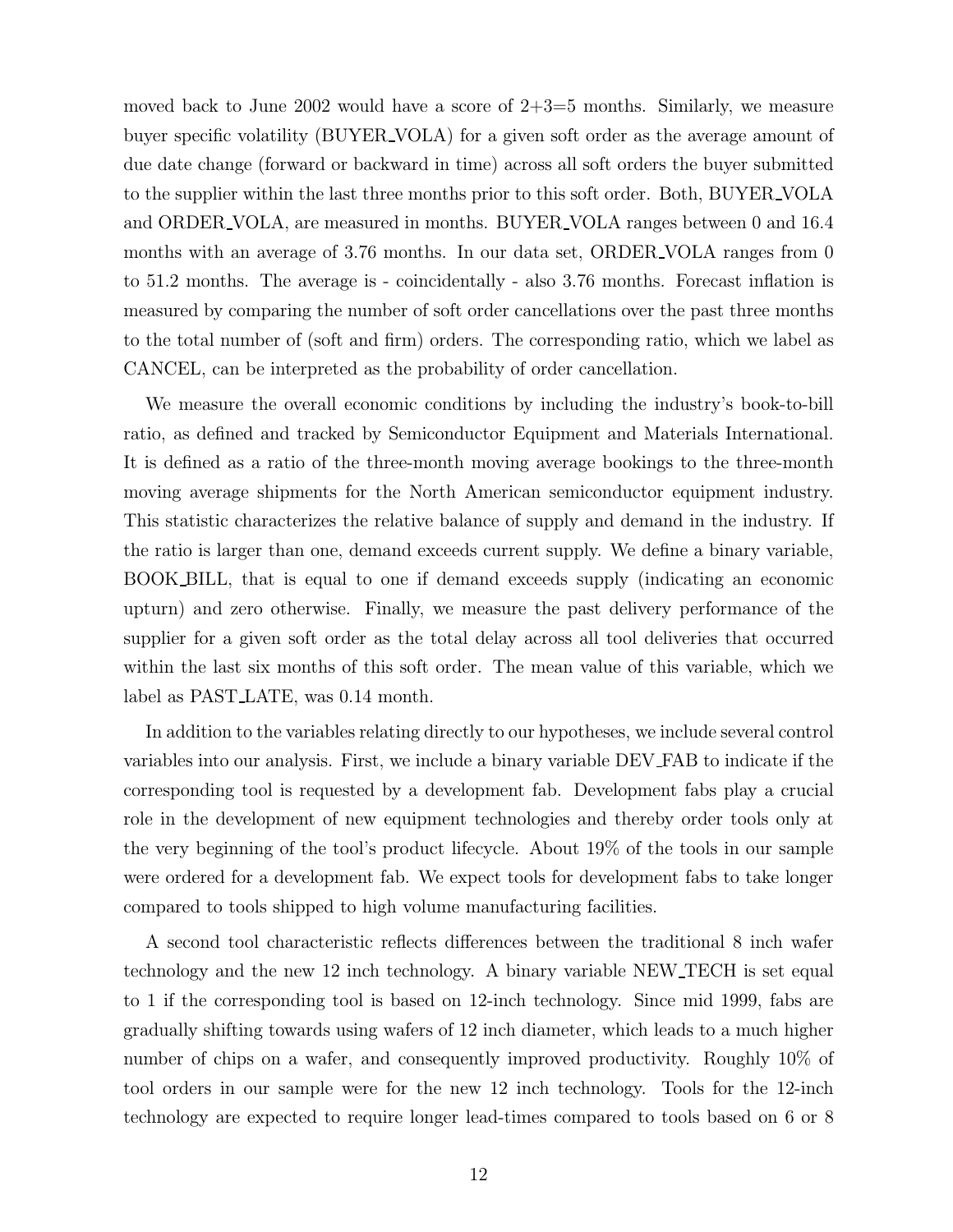inch technologies.

Third, we use the variable TOOL PRICE to reflect the price of the tool as stated in the contract between buyer and supplier. Prices for tools in our sample averaged around \$1.4 million, but in some cases went as high as \$10 Million per tool. We expect expensive tools to have longer lead-times, reflecting that expensive tools are typically based on more complex technologies. Fourth, we define a binary variable FOREIGN indicating if a tool was requested for a non US fab. Production in these fabs, all of which are owned by the buyer, is managed locally and our interviews suggested differences between the behavior of fabs in the US and abroad. About 16% of the tools were for non-US fabs.

Fifth, about 8.5% of the tools in our sample were re-used tools, i.e. tools that were initially built based on an older technology and then upgraded to be usable for the latest process technologies. Such upgrades, also referred to as converted tools, require that the tool's critical components are replaced. A binary variable CONVERTED is equal to one if the tool has been converted at least once. Converted tools are expected to have shorter lead-times.

Sixth, and finally, we need to control for the lead-time requested by the buyer when writing a purchase order to the supplier (REQ\_LEADT). The fact that a tool with a long requested lead-time will take longer until it is delivered has nothing to do with our research focus on forecast sharing. It is the deviation from this requested lead-time that is of interest to us. The average requested lead-time was about 5 months.

## 6 Estimation Results

To test our hypotheses, we specified and estimated a sequence of five models. The specifications as well as the parameter estimates are reported in Table 2. Model 1 contains a constant and the control variables DEV FAB, FOREIGN, TOOL PRICE, CONVERTED, NEW TECH, and BOOK BILL, and - for the duration analysis only - the requested lead time REQ LEADT. The effect of the control variables are as predicted.

All models indicate that the correlation coefficient between subsequent orders to the same supplier is significant and positive. The actual estimates range between  $\rho = 0.167$ and  $\rho = 0.172$ . This significant correlation captures the effect of congestion in the buyer's production facility: if the *n*-th order from a given supplier is experiencing a longer than average lead-time, chances are that also the  $(n + 1)$ st order will be delayed. Thus, our extension of the traditional duration analysis to include first order correlation was indeed necessary.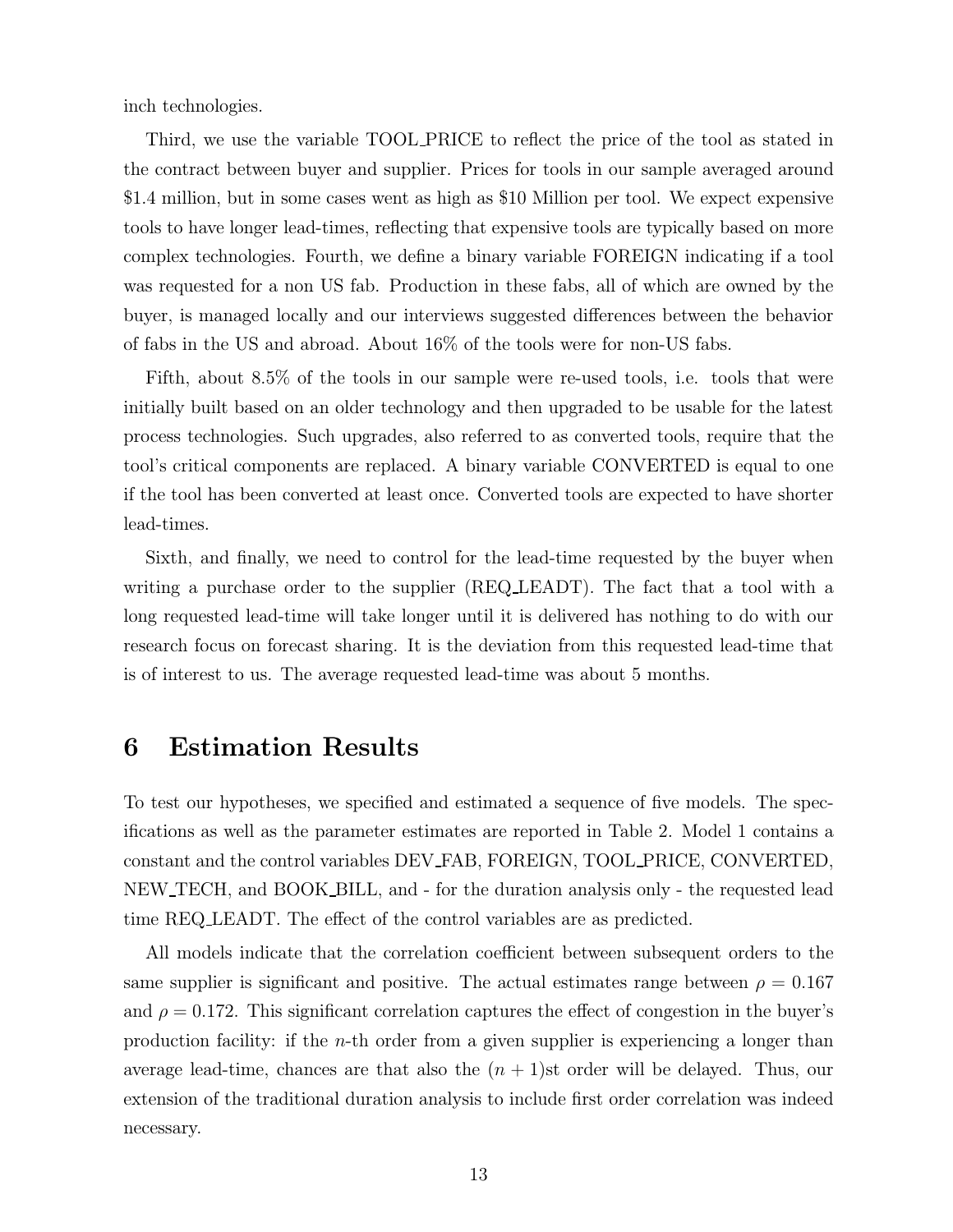Consider Hypothesis 1a (Order Specific Forecast Volatility) and Hypothesis 1b (Supplier Specific Forecast Volatility) first. As shown by Model 2, forecast volatility indeed leads to longer delivery duration as is indicated by the negative coefficient of BUYER\_VOLA and ORDER VOLA. Moreover, comparing the log-likelihood of Model 2 to that of Model 1, we find that adding these variables improves the explanatory power of the model. This is indicated by the significant likelihood ratio test as reported in Table 3.

Interestingly, we observe that BUYER\_VOLA's impact (ranging from  $-0.031$  to  $-0.036$ ) is stronger than that of ORDER\_VOLA (ranging from  $-0.026$  to  $-0.031$ ), which suggests that the long-run effect of supplier reputation is more profound than the short-term effect of changing a single order. Based on the relationship between the hazard rate and the expected lead time, we obtain the marginal effect on lead-time of an increase of BUYER VOLA. Each month of delivery date change results in an average of 0.25 month of additional delay. Thus, for every month the buyer changes the requested delivery date of an order, she will experience a 0.25 month increase in expected lead-time. A one month increase in the average change in requested delivery date will lead to a 0.16 month increase in expected lead-time.

Model 3 indicates that an increase in cancellation (CANCEL) will lead to a significant decrease in the hazard rate, which is in line with Hypotheses 1c. Moreover, as shown by Model 4, the business cycle, as indicated by the book-to-bill ratio (BOOK BILL), has a strong interaction effect with the forecast inflation measure CANCEL, confirming Hypothesis 1d. During a business upturn (BOOK BILL=1), the delaying effect of CANCEL increases drastically (from <sup>−</sup>0.491% to <sup>−</sup>2.838% in elasticity across models). This confirms our hypothesis that cancellations prolong delivery times more profoundly during an economic upturn.

Our results suggest an increasingly delaying impact of CANCEL on the delivery time. Moreover, the state of the economy, represented by the book-to-bill ratio, aggravates such negative impact drastically. The impact from each additional percentage increase in CANCEL ranges from 7.6 days (CANCEL=0%) to 14.1 days (CANCEL=45%) during an economic downturn. The impact becomes substantially more profound during an economic upturn, ranging from a 19.5 days (CANCEL=0%) delay to a delay of 91.2 days (CANCEL=45%). Thus, a 1 percentage point increase in cancellation frequency leads to an increase of 1.59 days in delivery duration.

Finally, Model 5 tests the hypothesized effect of prior late shipments on the cancellation probability. Based on the significant coefficient of PAST LATE in Model 5, we find also Hypothesis 2 supported. The coefficient of 0.190 indicates that a one week lateness in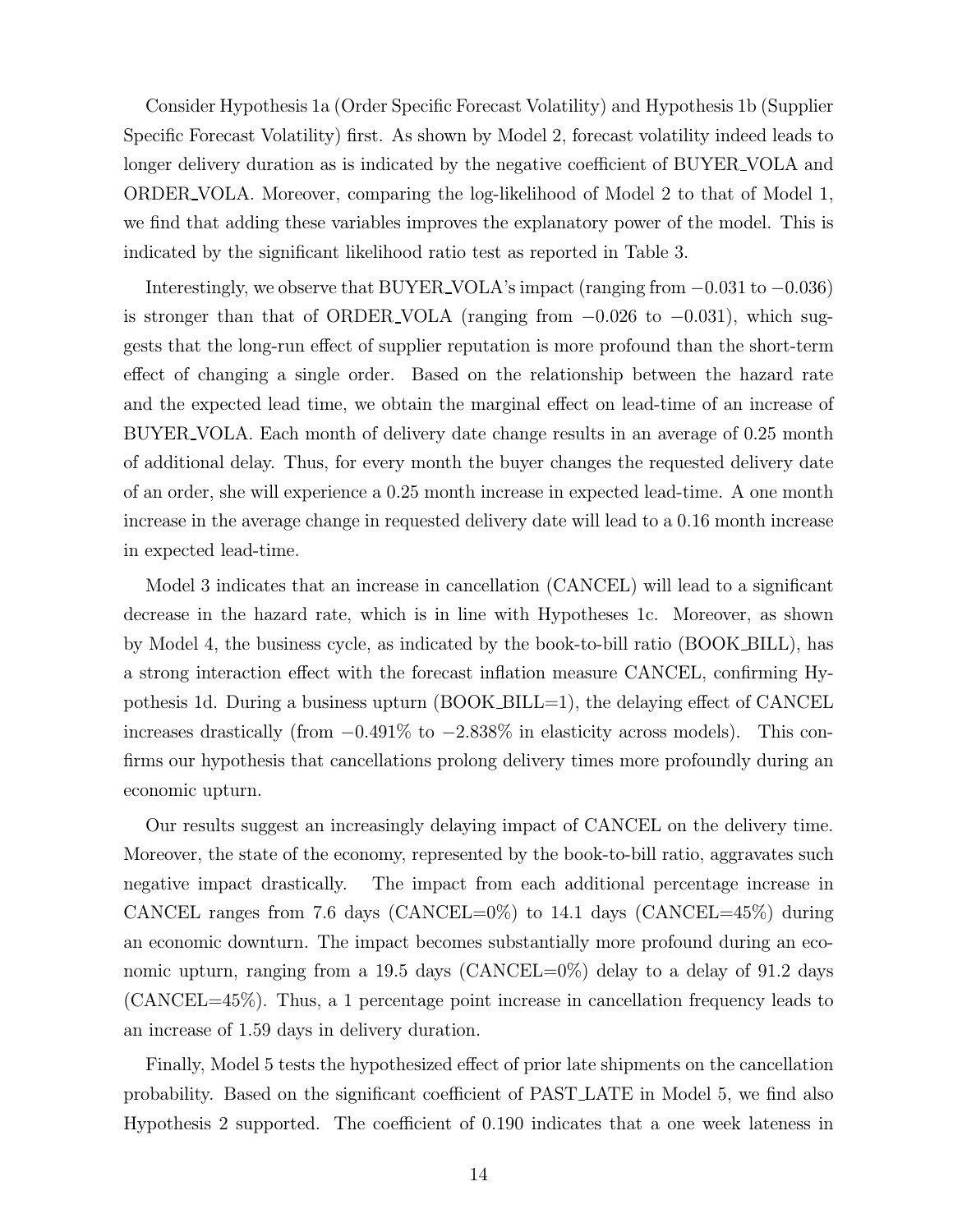previous shipments will increase the likelihood of future order cancellations by 19 percentage points. This complements the tit-for-tat perspective to the repeated buyer interaction that we had discussed in the introduction to this manuscript.

## 7 Model Validation

To validate the robustness of our results with respect to our construct definition, we used alternative measures for buyer volatility (BUYER VOLA) and cancellation probability (CANCEL). In addition to measuring these constructs based on the last three months as defined above, we varied the "memory" of these variables to six and nine months. Similarly, for the past shipment delays from the supplier (PAST LATE), we used a time window of three and nine months. All our findings reported in Table 2 remained structurally unchanged.

To validate the robustness of our results with respect to our sample composition, we ran our analysis with and without the converted tools. Again, all results of Table 2 remained structurally unchanged.

To test the validity of our logit model (first stage), we calculated its ability to correctly predict if a soft order would become a firm order as opposed to being cancelled. Our logit model predicts more than 70% of the binary outcomes correctly, which is in line with previous applications of logit models.

To test the validity of our duration analysis (second stage), we performed a May-Hosmer test. Intuitively, the test is based on a comparison of the observed number of deliveries with the expected number of deliveries as predicted by the duration analysis (see May and Hosmer 1998). The test first requires calculating the estimated risk score  $z\hat{\alpha}$  for each observation, and then grouping the subjects into subgroups indexed  $g = 1, ..., G$ . For each subgroup, we compute and compare the observed and the expected number of uncensored deliveries. A large p-value (typically, over 10%) accepts the hypothesis that there is no significant difference between the observed number of deliveries and the expected number of deliveries, and therefore indicates a good model prediction. The test results are reported in Table 4.

We observe that our model performs well except for the first and the last decile. The first decile is not of significance because the corresponding sub-group only contains 2 observations. The 10th decile has 51 observed deliveries, compared to 31 predicted deliveries. This is due to the fact that the risk score subgroup contains observations with unusually large risk scores, and our model fails to predict those outliers. For the other groups,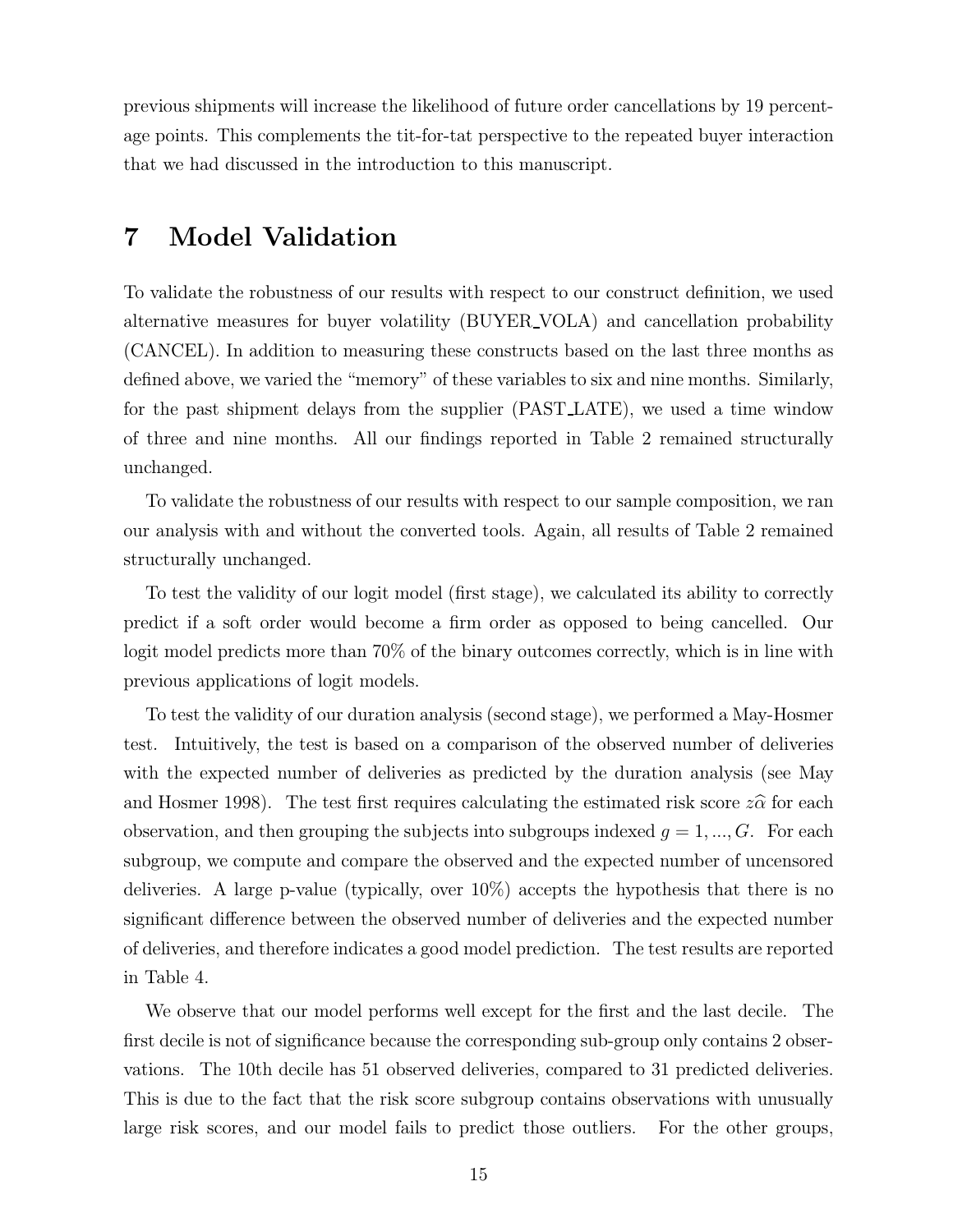which contain 96.5% of the observations in our sample, the test results show that our model predicts well, with p-values all greater than 10%.

The overall model fit is visualized by plotting the actual observed durations against the fitted durations (Figure 6). Towards this end, we increase the number of subgroups to 100. A perfect model fit would lead to points lying on the 45 degree line in the graph. The points obtained from our model are overall close to the 45 degree line, indicating a good fit. This is formalized by the following regression analysis:

Pr edicted=  $-0.28+0.94^* \times$  Observed

\* indicates significance at 0.1% level.  $R^2 = 90.5\%$ .

Despite this good fit, it should be emphasized that our empirical findings might not directly generalize to other supply chain setttings. The strong buyer, the fast changing technology, and the complexity of the orders clearly differentiate the semiconductor equipment supply chain from many other industrial settings. Empirical future research in other industries is needed to overcome this limited generalizability.

#### 8 Conclusion

Forecast sharing has the potential to dramatically improve supply chain performance. Yet, as demonstrated by our research findings, a supply chain might not be able to achieve the potential performance improvements from forecast sharing. From the perspective of the supplier, the forces that prevent effective forecast sharing are forecast volatility and forecast inflation. Forecast volatility arises as forecasts are based on preliminary information and made at a point in time at which the equipment buyer still faces substantial uncertainty about the market demand for chips as well as of the capacity of the presently installed production equipment. As the buyer is exposed to additional information, she updates her forecasts provided to the supplier. While always sharing the latest information with the supply chain seems like a reasonable behavior of the buyer, frequent updates of information are perceived as disturbing from the perspective of the supplier. As we showed with respect to Hypothesis 1a, the supplier views a soft order which as been changed already multiple times, as less reliable than a soft order which has not yet been changed. Consequently, the supplier is not willing to allocate production capacity to this soft order. Hypothesis 1b demonstrates that frequent changes to one soft order have externalities on how the supplier views future soft orders. Specifically, the more a buyer changes the re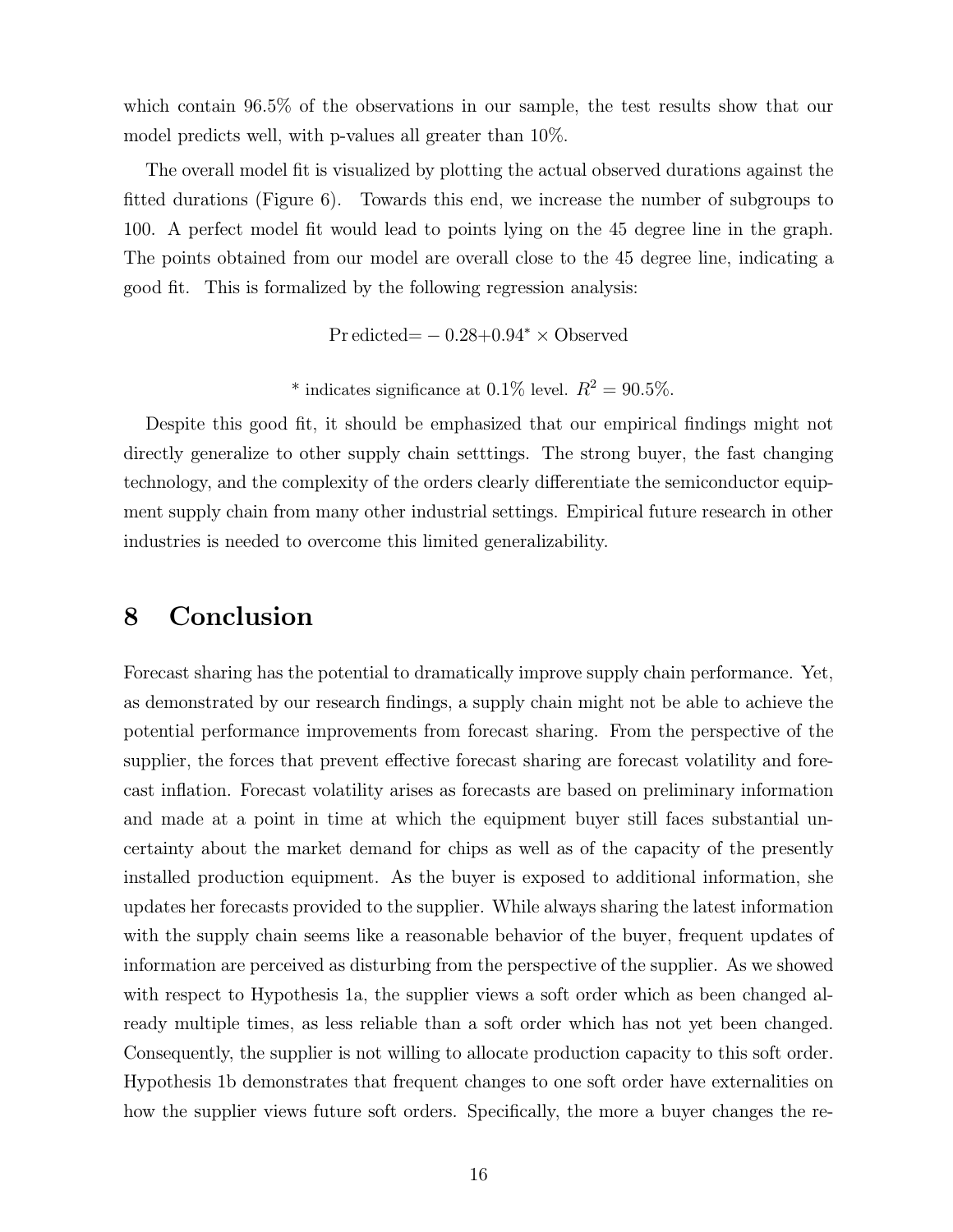quested delivery dates for her equipment, the more the supplier will wait for the forecasts to stabilize when considering subsequent soft orders.

Forecast inflation can occur in the semiconductor equipment supply chain as the buyer has an incentive to create overly aggressive forecasts. Forecast inflation is facilitated in our setting as shared forecasts are not verifiable and thereby the supplier will never be able to validate whether actual inflation occurred. However, as we demonstrate in conjunction with Hypothesis 1c, frequent forecast inflation can hurt the buyer in the long run. This penalty for past cancellations is especially severe during an economic upturn, during which the supplier has many other profitable opportunities to use his production capacity (Hypothesis 1d).

Similar to the supplier, who penalizes the buyer for inflated forecasts through longer delivery times, the buyer provides more aggressive forecasts to those suppliers that have failed to deliver previous orders on time (Hypothesis 2). This follows the logic of the repeated prisoner's dilemma game and establishes that both buyer and supplier apply a "tit-for-tat" strategy.

Our empirical research findings and our multi-period framework of forecast sharing opens up interesting opportunities for future research. First, we believe additional research is needed to analyze supply chain coordination in repeated game settings. While repeated games have been extensively studied in the economics literature, most of the contracting research in operations management has taken a rather static perspective, ignoring effects of trust building and reputation.

Second, one needs to overcome the forecast volatility problem. Currently, forecasts provided by the buyer do not acknowledge that they are based on preliminary information and are likely to change. Thus, while the buyer shares the expected outcome for a particular equipment order in the form of a best guess, she does not relay information reflecting possible alternative outcomes as well as the probabilities that such alternative outcomes occur. The supplier in turn perceives the - almost unavoidable - iterations as an indication that the shared forecasts are of low quality and consequently is not willing to commit resources based on this information. Recent research related to the information sharing in teams outline alternative approaches to this (Terwiesch et al. 2002), including the concept of sharing information in the form of sets, which are gradually narrowed over time, opposed to sharing information in the form of points, which "jump around" in an unpredictable fashion. In our setting, set-based information sharing could be based on quantities ("we will order between 5 and 10 tools this year") or requested delivery times (we need this soft order between June and December). Addressing some of the concerns related to trust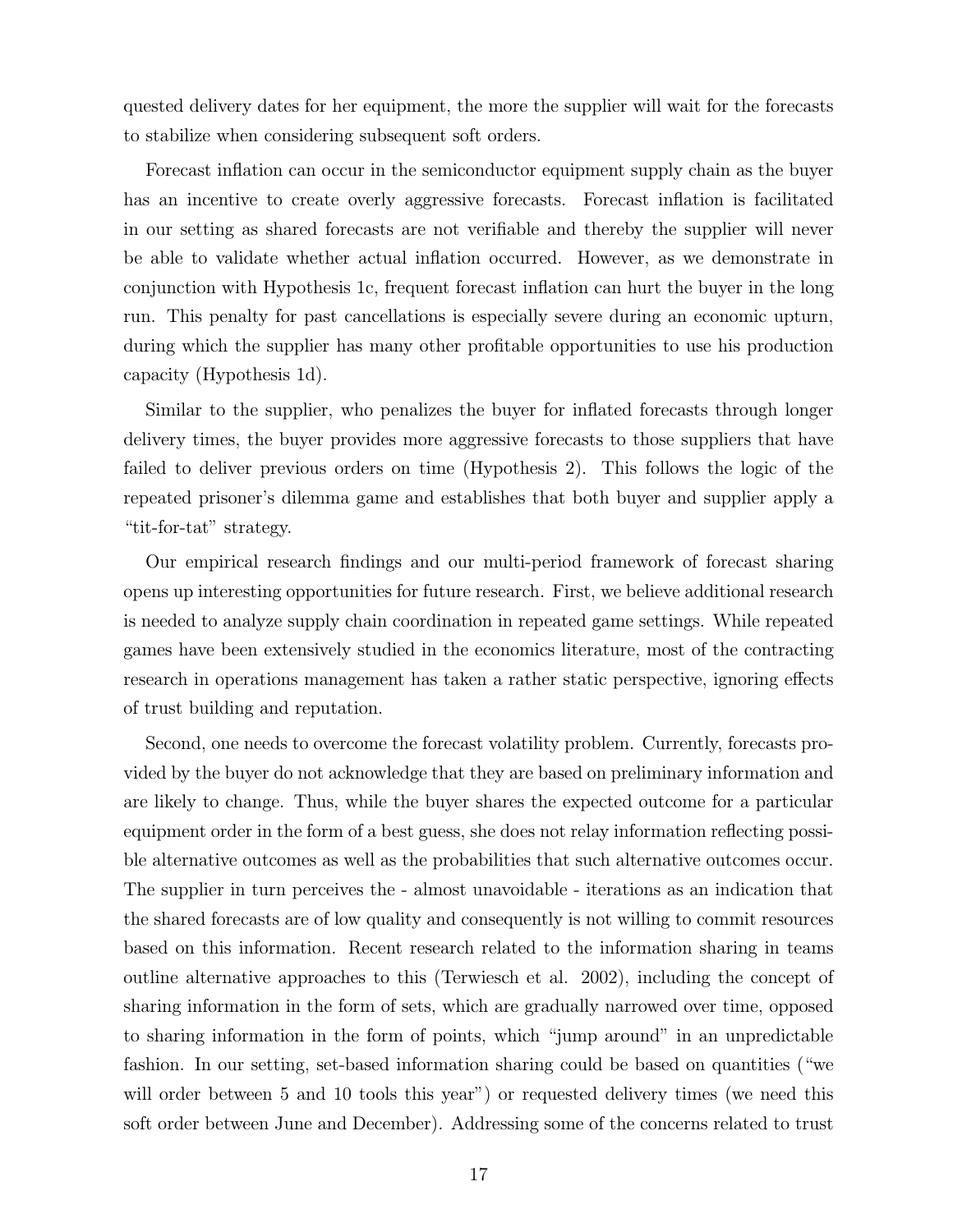and reputation raised by the present research study, the buyer initiated a fundamental redesign of the forecast sharing mechanism, which included providing information to the suppliers about forecasted orders in the form of intervals.

While new information technologies have enabled firms involved in a supply chain to gain visibility into the planning processes of other firms, our findings demonstrate that their remain substantial organizational barriers preventing firms to fully achieve the benefits of forecast sharing and collaborative planning.

#### References

Axelrod, R. (1981). "The Emergence of Cooperation among Egoists." American Political Science Review 75(2): 306-318.

Cachon, G.P. (2001),"Supply Chain Coordination with Contracts", To appear in the Handbook of Operations Research and Management Science: Supply Chain Management, by T. de Kok and S. Graves (eds.), North-Holland.

Cachon, G. P. and M. A. Lariviere (1999). "Capacity Choice and Allocation: Strategic Behavior and Supply Chain Performance." Management Science 45(8): 1091-1108.

Cachon, G. P. and M. A. Lariviere (2001). "Contracting to Assure Supply: How to Share Demand Forecasts in a Supply Chain." Management Science 47(5): 629-646.

Cachon, G. P. and S. Netessine (2003). "Game Theory in Supply Chain Analysis", Working Paper, The Wharton School

Cakanyildirim, M. and R. O. Roundy (2002). "Sedfam: Semiconductor Demand Forecast Accuracy Model." IIE Transactions 34(5): 449-465.

Cattani, K. and W. Hausman (2000). "Why Are Forecast Updates Often Disappointing?" Manufacturing & Service Operations Management 1(2): 119-127.

Celikbas, M., J. G. Shanthikumar And J. M. Swaminathan (1999)."Coordinating Production Quantities And Demand Forecasts Through Penalty Schemes." IIE Transactions 31(9): 851-864.

Cohen, M. A., T. Ho, Z. J. Ren and C. Terwiesch (2003). "Measuring Imputed Costs in the Semiconductor Equipment Supply Chain." Management Science 49(12): 1653-1670.

Cox, D. R. (1972). "Regression Models and Life-Tables." Journal of the Royal Statistical Society Series B-Statistical Methodology 34(2): 187-&.

Debo, L. "Repeatedly Selling to an Impatient Newsvendor when Demand Fluctuates", unpublished research paper, GSIA, 1999

Graves, S., D. B. Kletter and W. B. Hetzel (1998). "A Dynamic Moel for Requirements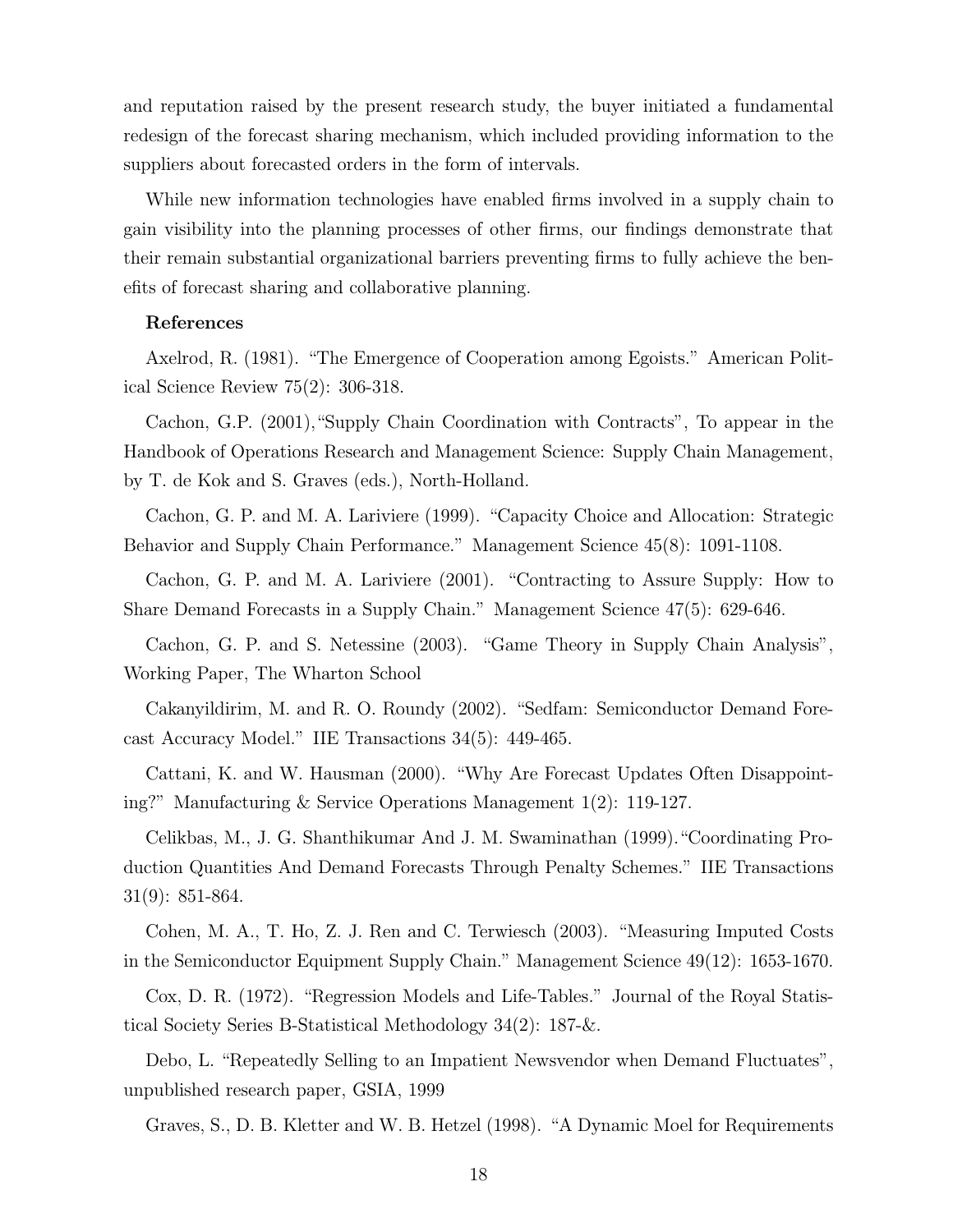Planning with Application to Supply Chain Optimization." Operations Research 46(3): S35-S49.

Greene, W. H. (2000). Econometric Analysis. Upper Saddle River, N.J., Prentice Hall. Heath, D. C. and P. L. Jackson (1994). "Modeling the Evolution of Demand Forecasts with Application to Safety Stock Analysis in Production Distribution-Systems." Iie Transactions 26(3): 17-30.

Helsen, K. and D. C. Schmittlein (1993). "Analyzing Duration Times in Marketing - Evidence for the Effectiveness of Hazard Rate Models." Marketing Science 12(4): 395-414.

Jain, D. C. and N. J. Vilcassim (1991). "Investigating Household Purchase Timing Decisions - a Conditional Hazard Function-Approach." Marketing Science 10(1): 1-23.

Kalbfleisch, J. D. and R. L. Prentice (1980). The Statistical Analysis of Failure Time Data. New York, Wiley.

Kaminsky, P. and J. M. Swaminathan (2001)."Utilizing Forecast Band Refinement for Capacitated Production Planning." Manufacturing & Service Operations Management 3(1): 68-81.

Kreps, D. M., P. Milgrom, J. Roberts and R. Wilson (1982). "Rational Cooperation in the Finitely Repeated Prisoners-Dilemma." Journal of Economic Theory 27(2): 245-252.

Krishnan, V., S. D. Eppinger and D. E. Whitney (1997). "A Model-Based Framework to Overlap Product Development Activities." Management Science 43(4): 437-451.

Lee, H. L. (1996)"Effective inventory and service Management through product and process redesign." Operations Research 44(1): 151-159.

Lee, H. L., V. Padmanabhan and S. J. Whang (1997). "Information Distortion in a Supply Chain: The Bullwhip Effect." Management Science 43(4): 546-558.

Loch, C. H. and C. Terwiesch (1998). "Communication and Uncertainty in Concurrent Engineering." Management Science 44(8): 1032-1048.

May, S. and D. W. Hosmer (1998). "A simplified method of calculating an overall goodness-of-fit test for the cox proportional hazards model." Lifetime Data Analysis 4(2): 109-120.

Roemer, T. A., R. Ahmadi and R. H. Wang (2000). "Time-Cost Trade-Offs in Overlapped Product Development." Operations Research 48(6): 858-865.

Sommer, S.C., and C.H. Loch (2003), "Incomplete Incentive Contracts Under Ambiguity and Complexity", INSEAD Working Paper

Taylor, T. A. and E. L. Plambeck (2003). "Supply Chain Relationships and Contracts: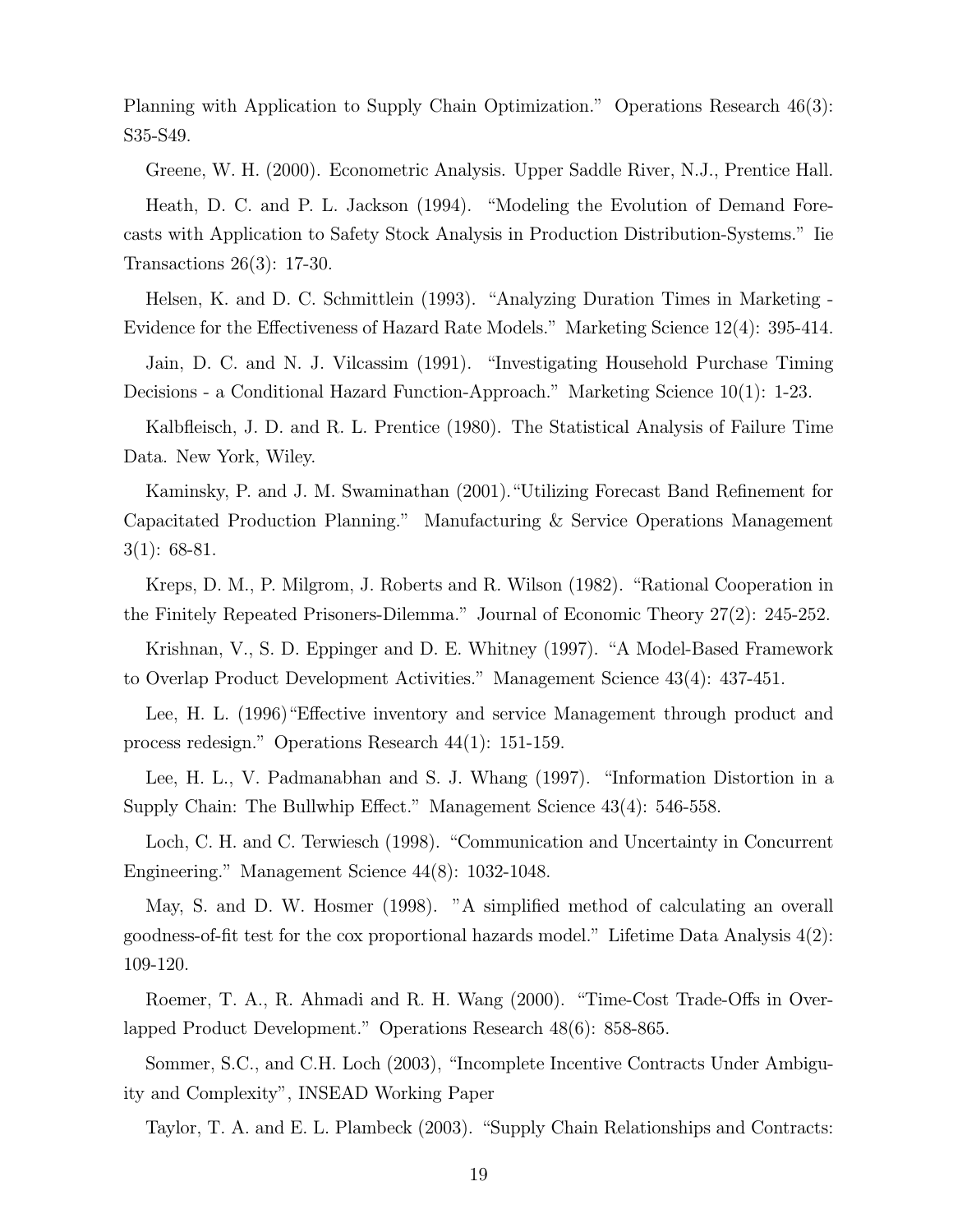The Impact of Repeated Interaction on Capacity Investment and Procurement", Working Paper Stanford GSB

Terwiesch, C., C. H. Loch, A. De Meyer (2002). "Exchanging Preliminary Information in Concurrent Engineering: Alternative Coordination Strategies." Organization Science 13(4): 402-419.

Terwiesch, C., Xu, Y. (2004) "The Copy-Exactly Ramp-up Strategy: Trading-off Learning with Process Change", IEEE Transactions on Engineering Management 51(1), 70-84

Toktay, L. B. and L. M. Wein (2001). "Analysis of a Forecasting-Production-Inventory System with Stationary Demand." Management Science 47(9): 1268-1281.

Wedel, M., and W. Kamakura (1999). Market Segmentation: Conceptual and Methodological Foundations, Klumer Academic Publishers.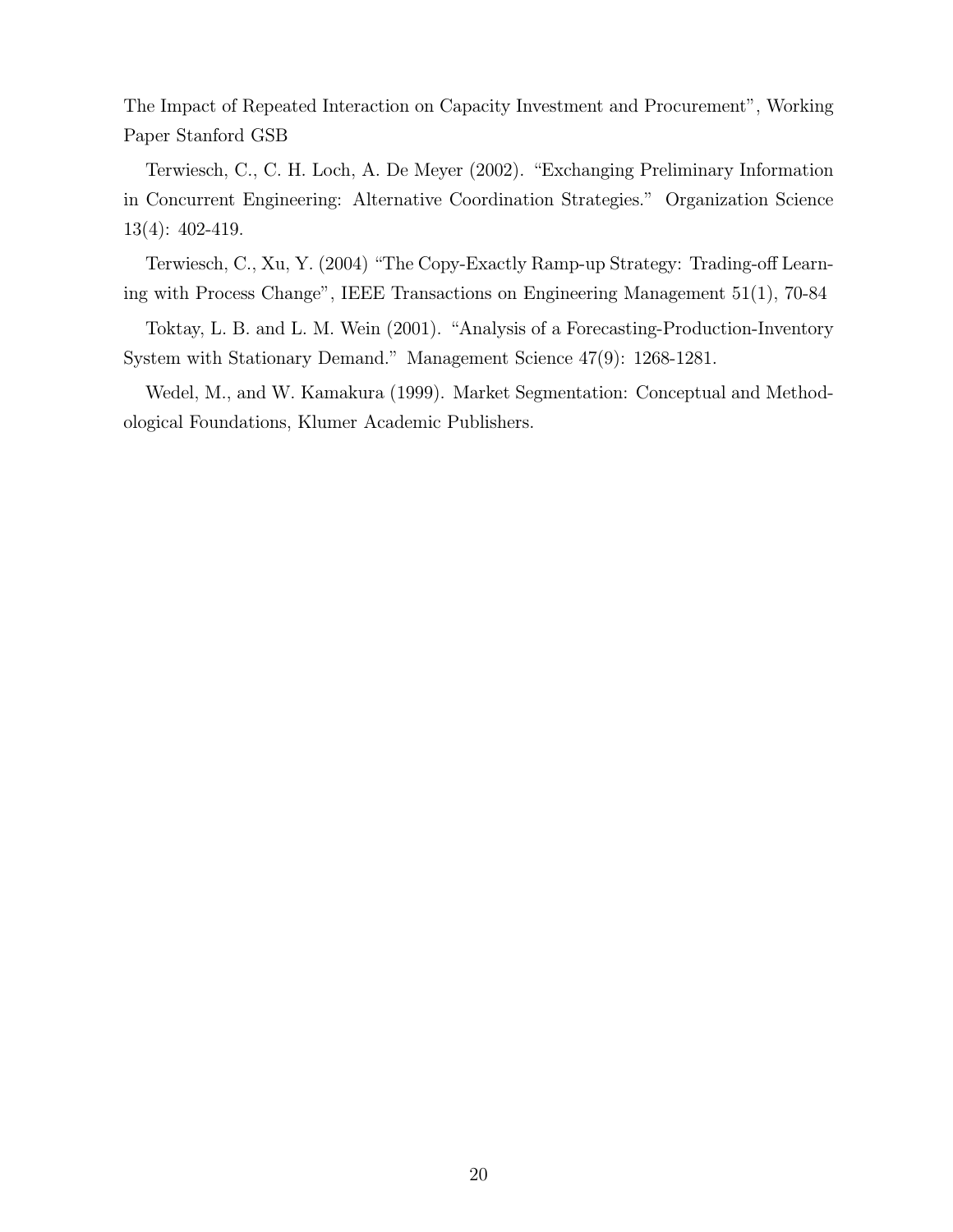| <b>ELN</b> | ᇹ         |            | <b>Site</b> |                       | <b>Milestones</b>              |                         | Request                           | Actual | <b>Forecast History</b> |                    |                    |                    |                    |                    |                    |                    |                          |                    |                    |                    |                    |                    |                          |                    |                          |
|------------|-----------|------------|-------------|-----------------------|--------------------------------|-------------------------|-----------------------------------|--------|-------------------------|--------------------|--------------------|--------------------|--------------------|--------------------|--------------------|--------------------|--------------------------|--------------------|--------------------|--------------------|--------------------|--------------------|--------------------------|--------------------|--------------------------|
|            |           |            |             | Date<br>Fcst<br>Added | Date<br>Fcst<br><b>Deleted</b> | Date<br>Order<br>Placed | Date<br>Order<br><b>Delivered</b> | ed LT  | LT                      | <b>RDD</b><br>1099 | <b>RDD</b><br>1199 | <b>RDD</b><br>1299 | <b>RDD</b><br>0100 | <b>RDD</b><br>0200 | <b>RDD</b><br>0300 | <b>RDD</b><br>0400 | <b>RDD</b><br>0500       | <b>RDD</b><br>0600 | <b>RDD</b><br>0700 | <b>RDD</b><br>0800 | <b>RDD</b><br>0900 | <b>RDD</b><br>1000 | <b>RDD</b><br>1100       | <b>RDD</b><br>1200 |                          |
| 197        | KE        | <b>LTS</b> | A           | 9/27/1999             | 5/11/2000                      |                         |                                   |        |                         | 11/1/<br>2000      | 11/1/<br>2000      | 11/1/<br>2000      | 11/1/<br>2000      | 11/1/<br>2000      | 11/1/<br>2000      | 11/1/<br>2000      | CAN<br>CELL<br><b>ED</b> |                    |                    |                    |                    |                    |                          |                    |                          |
| 199        | AM        | <b>CMP</b> |             | 9/27/1999             | 3/9/2000                       |                         |                                   |        |                         | 6/15/<br>2000      | 6/15<br>2000       | 9/15/<br>2000      | 9/29<br>2000       | 9/29/<br>2000      | 9/29/<br>2000      | CAN<br>CELL<br>ED  |                          |                    |                    |                    |                    |                    |                          |                    |                          |
| 316        | <b>TE</b> | <b>TCY</b> | D.          | 10/4/1999             |                                | 5/18/2000               | 1/26/2001                         | 10.07  | 9.04                    | 2/23/<br>2001      | 2/23/<br>2001      | 2/23/<br>2001      | 2/23/<br>2001      | 2/23/<br>2001      | 2/23/<br>2001      | 2/23/<br>2001      | 2/23/<br>2001            | 2/23<br>2001       | 2/23/<br>2001      | 2/23/<br>2001      | 2/23/<br>2001      | 2/23/<br>2001      | 2/23/<br>2001            | 2/23/<br>2001      | DELI<br><b>VER</b><br>ED |
| 365        | NI        | <b>NSJ</b> |             | 10/5/1999             |                                | 4/18/2000               | 10/30/2000                        | 5.32   | 6.96                    | 12/30<br>/2000     | 12/30<br>/2000     | 12/30<br>/2000     | 12/30<br>/2000     | 9/14/<br>2000      | 9/14/<br>2000      | 9/14/<br>2000      | 8/16/<br>2000            | 9/14/<br>2000      | 9/14/<br>2000      | 9/14<br>2000       | 9/14/<br>2000      | 9/14/<br>2000      | DELI<br><b>VER</b><br>ED |                    |                          |

**Table 1:** Sample Records

|          | <b>Model Parameters</b> | Model 1               | Model 2               | Model 3               | Model 4               | Model 5               |
|----------|-------------------------|-----------------------|-----------------------|-----------------------|-----------------------|-----------------------|
|          | Constant                | $-0.001$<br>(0.0001)  | $-0.001$<br>(0.0001)  | $-0.001$<br>(0.0001)  | $-0.001$<br>(0.0001)  | $-0.020$<br>(0.0001)  |
|          |                         | $-1.387$              | $-1.387$              | $-1.387$              | $-1.387$              | $-1.389$              |
|          | DEV_FAB                 | (0.0009)              | (0.0009)              | (0.0009)              | (0.0009)              | (0.0002)              |
|          | <b>FOREIGN</b>          | 0.6829                | 0.6829                | 0.6829                | 0.6829                | 0.8224                |
|          |                         | (0.0004)              | (0.0004)              | (0.0004)              | (0.0004)              | (0.0003)              |
| $\beta$  | <b>TOOL_PRICE</b>       | 0.0857                | 0.0857                | 0.0857                | 0.0857                | 0.0934                |
|          |                         | (0.0001)<br>$-0.5290$ | (0.0001)<br>$-0.5290$ | (0.0001)<br>$-0.5290$ | (0.0001)<br>$-0.5290$ | (0.0003)<br>$-0.5686$ |
|          | <b>CONVERTED</b>        | (0.0002)              | (0.0002)              | (0.0002)              | (0.0002)              | (0.0003)              |
|          |                         | 0.5442                | 0.5442                | 0.5442                | 0.5442                | 0.5238                |
|          | <b>NEW TECH</b>         | (0.0018)              | (0.0018)              | (0.0018)              | (0.0018)              | (0.0002)              |
|          |                         | $-0.009$              | $-0.009$              | $-0.009$              | $-0.009$              | $-0.019$              |
|          | <b>BOOK_BILL</b>        | (0.0002)              | (0.0002)              | (0.0002)              | (0.0002)              | (0.0001)              |
|          | PAST_LATE               |                       |                       |                       |                       | 0.190                 |
|          |                         |                       |                       |                       |                       | (0.0003)              |
|          | Constant                | 1.043<br>(0.0034)     | 1.317<br>(0.0041)     | 1.360<br>(0.0036)     | 1.329<br>(0.0042)     | 1.329<br>(0.0042)     |
|          |                         | $-0.075$              | $-0.155$              | $-0.117$              | $-0.138$              | $-0.138$              |
|          | DEV_FAB                 | (0.0022)              | (0.0025)              | (0.0030)              | (0.0031)              | (0.0031)              |
|          |                         | 0.456                 | 0.415                 | 0.422                 | 0.403                 | 0.403                 |
|          | <b>FOREIGN</b>          | (0.0015)              | (0.0041)              | (0.0041)              | (0.0041)              | (0.0041)              |
|          | <b>TOOL PRICE</b>       | $-0.109$              | $-0.103$              | $-0.091$              | $-0.093$              | $-0.093$              |
|          |                         | (0.0006)              | (0.0006)              | (0.0006)              | (0.0006)              | (0.0006)              |
|          | <b>CONVERTED</b>        | 0.299                 | 0.246                 | 0.325                 | 0.324                 | 0.324                 |
|          |                         | (0.0029)              | (0.0031)              | (0.0032)              | (0.0043)              | (0.0043)              |
| $\alpha$ | NEW_TECH                | $-0.369$<br>(0.0013)  | $-0.413$<br>(0.0015)  | $-0.347$<br>(0.0041)  | $-0.335$<br>(0.0043)  | $-0.335$<br>(0.0043)  |
|          |                         | $-0.147$              | $-0.200$              | $-0.212$              | $-0.070$              | $-0.070$              |
|          | <b>BOOK_BILL</b>        | (0.0004)              | (0.0021)              | (0.0022)              | (0.0004)              | (0.0004)              |
|          |                         | $-0.127$              | $-0.145$              | $-0.146$              | $-0.147$              | $-0.147$              |
|          | <b>REQ_LEADT</b>        | (0.0021)              | (0.0004)              | (0.0028)              | (0.0027)              | (0.0027)              |
|          | <b>CANCEL</b>           |                       |                       | $-1.022$              | $-0.491$              | $-0.491$              |
|          |                         |                       |                       | (0.0144)              | (0.0153)              | (0.0153)              |
|          | CANCEL*BOOK_BILL        |                       |                       |                       | $-2.347$              | $-2.347$              |
|          |                         |                       |                       |                       | (0.0304)              | (0.0304)              |
|          | <b>BUYER_VOLA</b>       |                       | $-0.036$<br>(0.0006)  | $-0.032$<br>(0.0006)  | $-0.031$<br>(0.0005)  | $-0.031$<br>(0.0005)  |
|          |                         |                       | $-0.026$              | $-0.031$              | $-0.029$              | $-0.029$              |
|          | ORDER_VOLA              |                       | (0.0003)              | (0.0003)              | (0.0003)              | (0.0003)              |
|          |                         | 1.682                 | 1.718                 | 1.718                 | 1.722                 | 1.722                 |
|          | μ                       | (0.0005)              | (0.0012)              | (0.0013)              | (0.0013)              | (0.0013)              |
|          | ρ                       | 0.172                 | 0.172                 | 0.167                 | 0.167                 | 0.167                 |
|          |                         | (0.0005)              | (0.0047)              | (0.0044)              | (0.0006)              | (0.0006)              |
|          | LL (In sample)          | $-2825.808$           | $-2817.200$           | -2814.833             | $-2812.167$           | $-2807.576$           |
|          | LL(Out of sample)       | $-2682.620$           | $-2678.003$           | $-2674.764$           | $-2668.180$           | $-2659.400$           |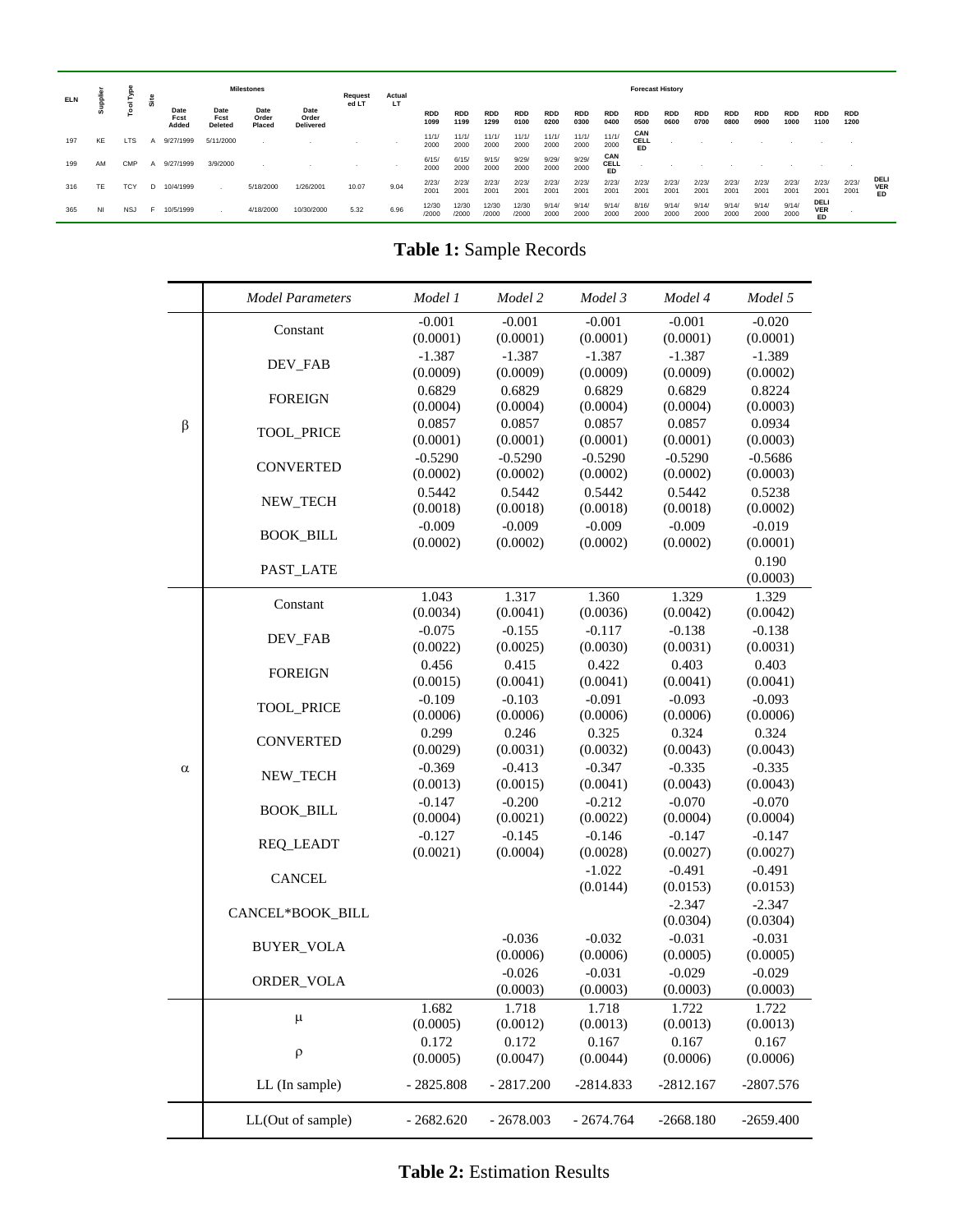|         | Model 1     | Model 2     | Model 3     | Model 4     | Model 5     |
|---------|-------------|-------------|-------------|-------------|-------------|
| LL      | $-2825.808$ | $-2817.200$ | $-2814.833$ | $-2812.167$ | $-2807.576$ |
|         |             | 17.216      | 4.734       | 5.332       | 9.182       |
| LR.     |             | (Model 2)   | (Model 3)   | (Model 4    | (Model 5    |
|         |             | VS.         | VS.         | VS.         | VS.         |
|         |             | Model 1)    | Model 2)    | Model 3)    | Model 4)    |
| d.f.    |             | 2           |             |             |             |
| p-value |             | 0.000       | 0.030       | 0.021       | 0.002       |

**Table 3:** Likelihood Ratio Test

|         |                | Actual | Expected | z score  | p-value |
|---------|----------------|--------|----------|----------|---------|
|         | 1              | 2      | 0.218    | 3.811    | 0.000   |
|         | $\overline{2}$ |        | 0.348    | 1.106    | 0.269   |
| score   | 3              | 3      | 2.142    | 0.586    | 0.558   |
|         | 4              | 23     | 18.245   | 1.113    | 0.266   |
| of risk | 5              | 48     | 53.912   | $-0.805$ | 0.421   |
|         | 6              | 177    | 169.569  | 0.571    | 0.568   |
| Decile  | 7              | 545    | 575.146  | $-1.257$ | 0.209   |
|         | 8              | 607    | 629.92   | $-0.913$ | 0.361   |
|         | 9              | 259    | 249.264  | 0.617    | 0.537   |
|         | 10             | 51     | 30.188   | 3.788    | 0.000   |

**Table 4:** May-Hosmer Test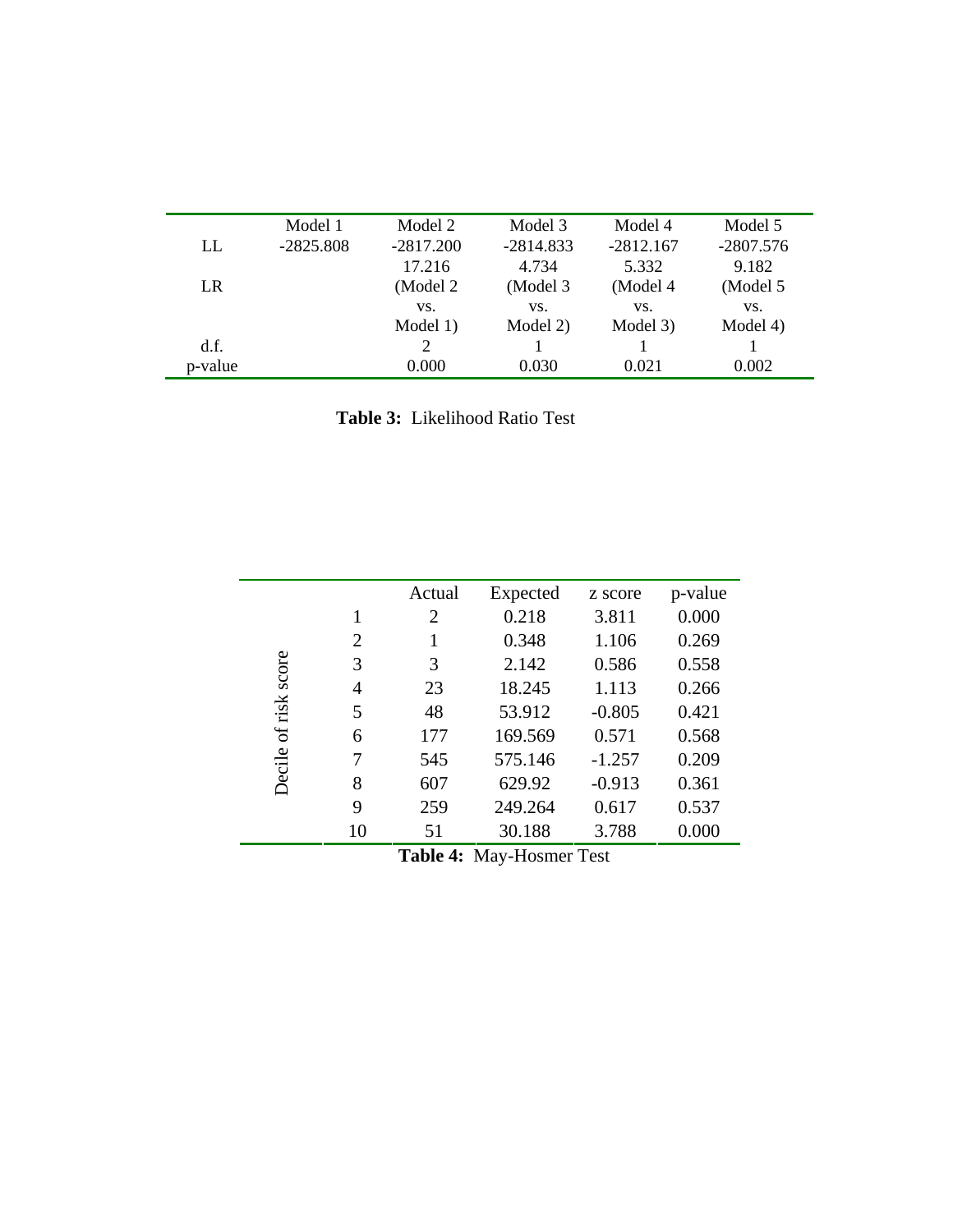## **Supplier**

|                                                 | Cooperate<br>(trust forecast)                                                                                                   | Do Not Cooperate<br>(ignore forecast)                                                                                            |
|-------------------------------------------------|---------------------------------------------------------------------------------------------------------------------------------|----------------------------------------------------------------------------------------------------------------------------------|
| Cooperate<br>(forecast truthfully)              | Buyer forecasts truthfully<br>and supplier trusts the<br>forecast.                                                              | Buyer forecasts truthfully,<br>but supplier waits until a<br>firm purchase order is<br>submitted (buyer incurs<br>cost of delay) |
| Buyer<br>Do Not Cooperate<br>(inflate forecast) | Buyer inflates forecast,<br>supplier trusts the inflated<br>forecast (supplier incurs<br>cost of inventory and<br>cancellation) | Buyer inflates forecast,<br>supplier discounts<br>forecasts and waits until<br>firm purchase order is<br>submitted               |

Figure 1: Forecast sharing and the prisoner dilemma



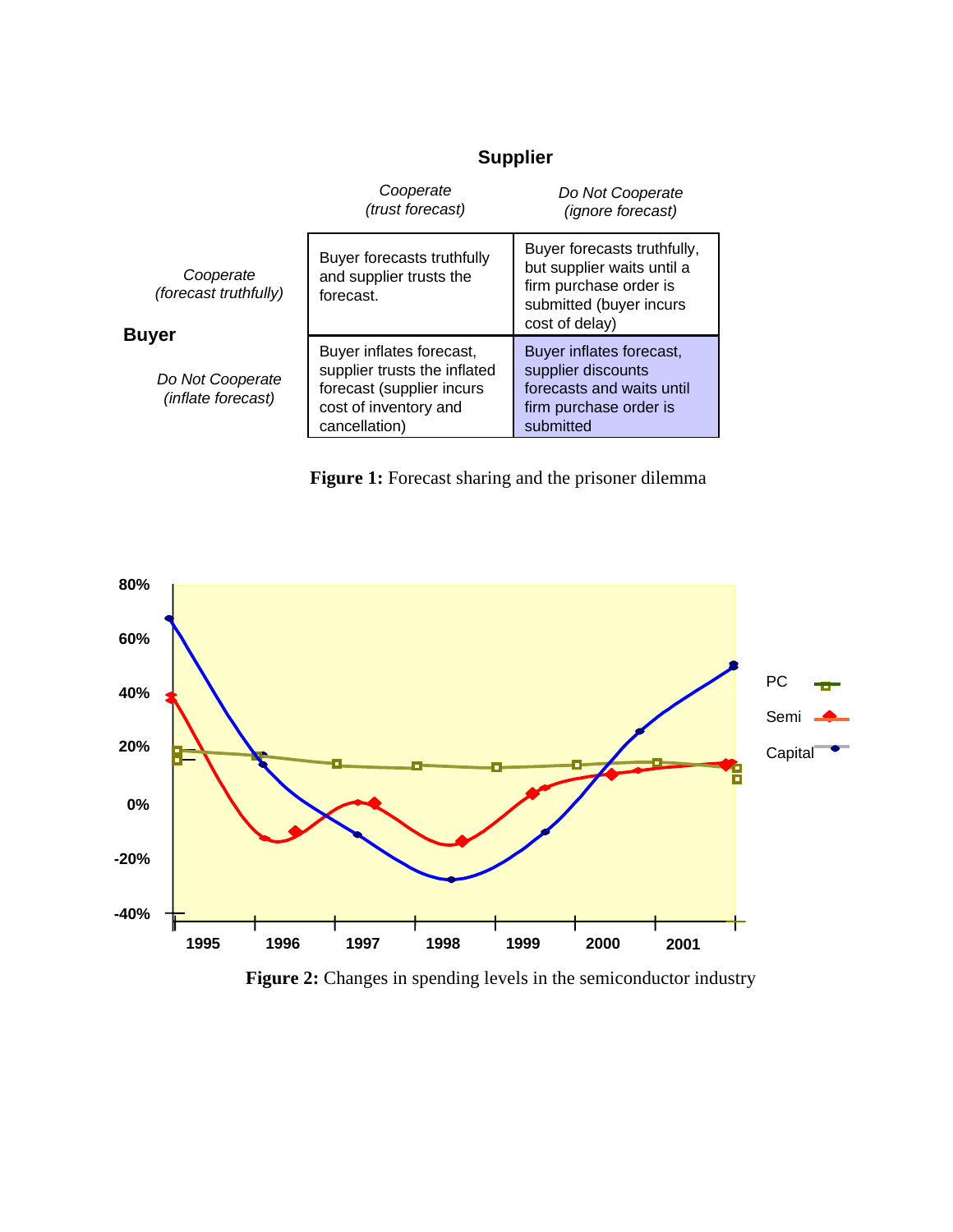

Figure 3: Events leading to a firm order and tool delivery (non cancellation case)



**Figure 4:** Forecasted (soft) orders versus actual orders